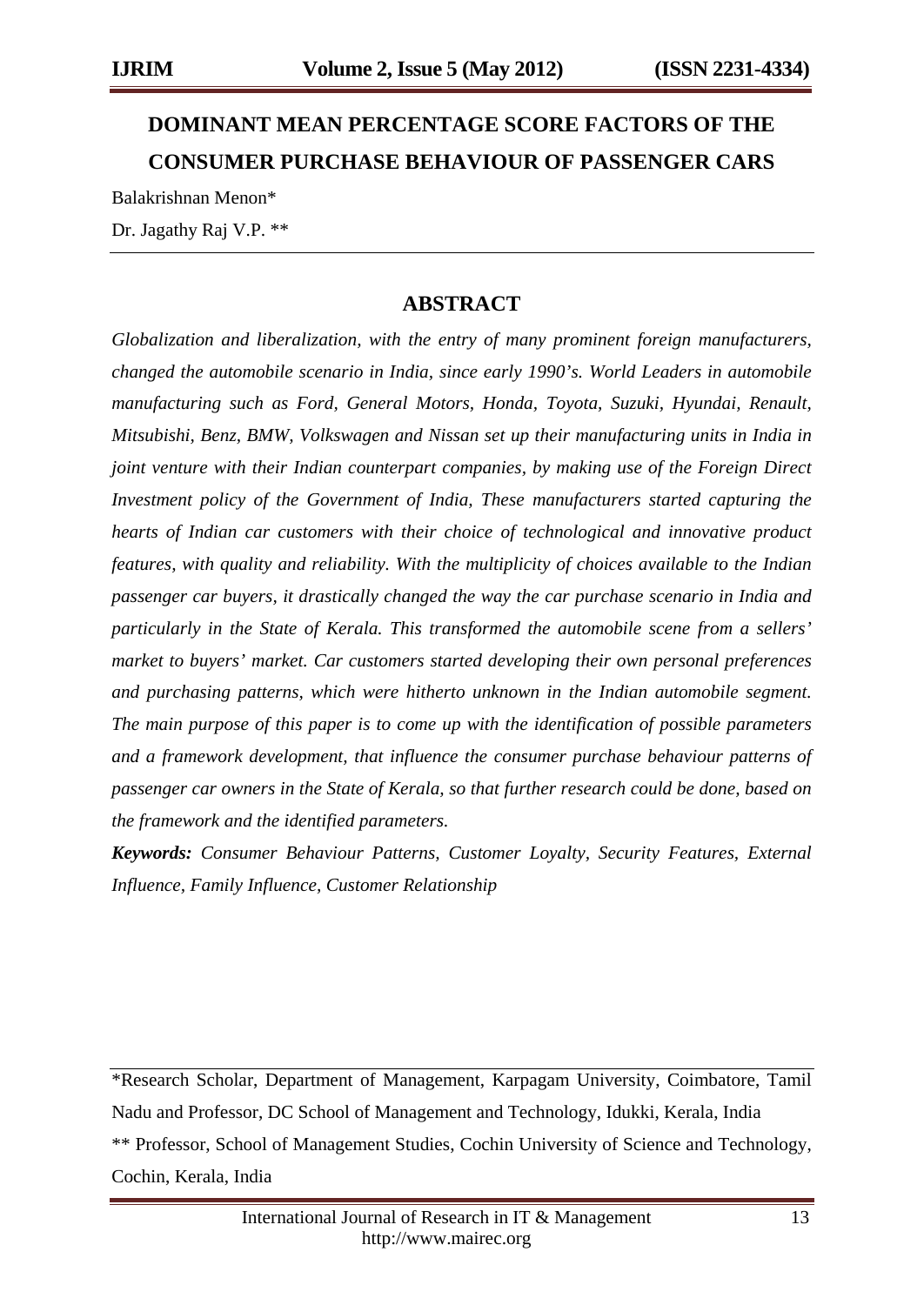## **1. INTRODUCTION**

In India, till early eighties, consumers had very limited options for passenger cars. The Automobile Industry has been in the booming phase for the past 10 years, on the strength of the Indian Government's liberalized economy policy and freedom from the License Raj. The Government of India allowed Foreign Joint Venture in the industry since early 1990, which saw many automobile giants entering the Indian market with their models, readily available, without much waiting time for the delivery. Sudden interest of major global players has made Indian auto industry very competitive, as India provides twin benefit of ready market and low cost manufacturing base for them. With the explosion of the automobile industry, due to its globalization and liberalization, car manufacturers introduced much innovative and technological advancement in their models. Customers have started thinking to change over to the new models of cars, with related ease than before, to suit their changing life styles.

Automobile Industry in India is growing in a very high rate with more than 1 million passenger vehicle sales per annum and overall 10-15% growth annually. Now more and more foreign manufacturers are coming to India and existing companies are coming up with new models. India's automotive industry is now \$34 billion worth and expected to grow \$145 billion in another 10 years. Indian Automobile industry is the tenth largest in the world with an annual production of approximately 2 million units. In passenger vehicle segment, still Maruti Suzuki is the leader with around 50%, market share followed by Hyundai Motors with 19% and Tata Motors with 16%. Other players in this segment are Honda Siel Cars and Ford India Pvt. Ltd, Toyota, General Motors etc. Accordingly to Society of Indian Manufacturers (SIAM), sales of passenger vehicles segment grew by 31.34 percent in 2010. In 2011, analysts predict that the sales momentum to continue and may achieve a growth rate of 20-25 percent in the passenger vehicle segment alone.

# **2. LITERATURE REVIEW**

The researcher evaluated various secondary studies conducted on the consumer behaviour of passenger cars by other researchers in the relevant area, in different countries, India and specifically in the State of Kerala. Sagar at al. (2004) discussed, as to how the Indian car industry has advanced technologically, driven by a confluence of factors such as intense competition, demanding consumer preferences, government policies (especially tightening emission standards), and the global strategies of the various players. They elaborate that cars manufactured in India are based on designs, incorporating advanced technologies, that are often comparable with those available globally and Indian car exports are also growing.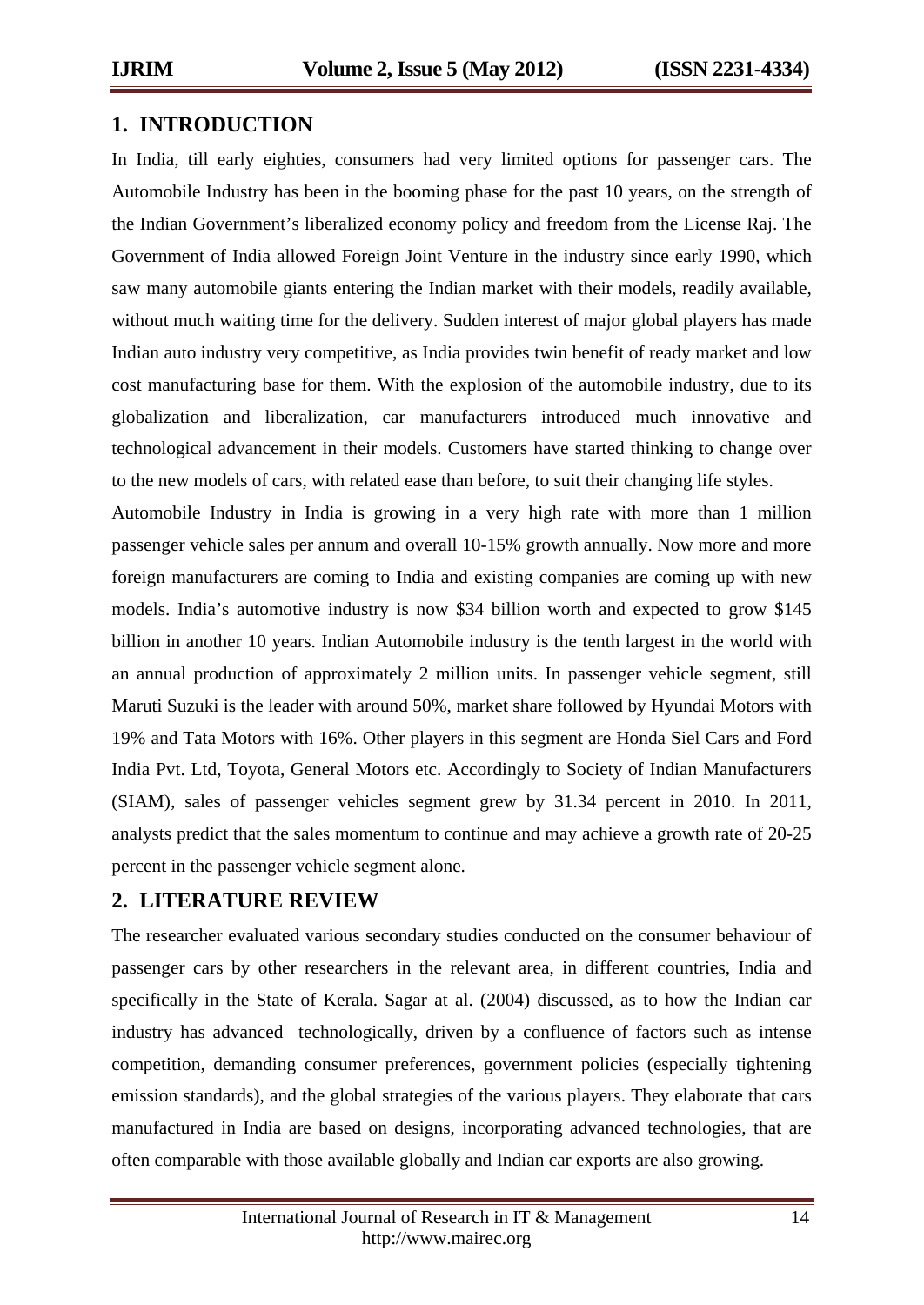Mukherjee and Sastry (1996) discuss that penetration of passenger cars in rural and semiurban areas is extremely low and could provide fresh markets. They opinion that new entrants will have to deal with uncertainty of demand, different and evolving customer needs, a relatively poor supplier base, a market crowded with competition and industry wide capacity shortages. They see the prospect of India emerging as a significant manufacturing base for exports. They conclude that in the highly price sensitive market, reduction of prices because of lower duties and taxes and progressive indigenization, and rising middle class incomes are likely to further increase industry growth rates.

As per Kotwal (2009), face off buyers now prefer to have cars with the space, comfort and luxury of a mid size saloon or sedan. With the growing affluence and technological advancement, there develops a certain maturity in taste, as evidenced by the growing popularity of the Indian Hatchback market. The "third box" or the boot space does not seem to have the same importance, which it once had. Many customers buy cars with the space and comfort, less the boot, as it is easy to negotiate in our ever-increasing congested cities. That is where the premium hatchback commands a respect in its segment. Though they are costing more money, customers buy them for their practicality and comfort they offer, without sacrificing the feel-good factor.

Kumar (2009) reported that the passenger car market is coming out of the economic slowdown phenomenon being witnessed all over the World. He further reported that manufacturers have adopted a strategy to introduce new and modified edition of the existing models in the market in the coming months, to smarten the market, which gives a positive signal to the car industry in general. Due to various measures implemented by the Reserve Bank of India to support the economy and boost up the demand, Indian banks have reduced the interest rate for car loans, which gives a hope for the industry. While the new generation banks in the private sector concentrate their car financing activities in the cities, Public Sector Banks are turning the heat on, in the small and medium towns and rural area, where they have more coverage and influence, as reported by Ajit (2009).

#### **2.1 Role of Internet Marketing in Consumer Decision Process**

As Internet is rapidly growing and providing the platform for e-commerce marketing, many customers use Internet partly or even fully, for all the buying process stages. Just about one in seventeen people may have access to internet in India, but every third car buyer in the country's top cities start their search on the world-wide web. As per Sharma (2010), four out of every ten new car buyers and three in every ten used car buyers, use internet to do initial research, before making the purchase. Liu and Xuan (2008) discuss the various opportunities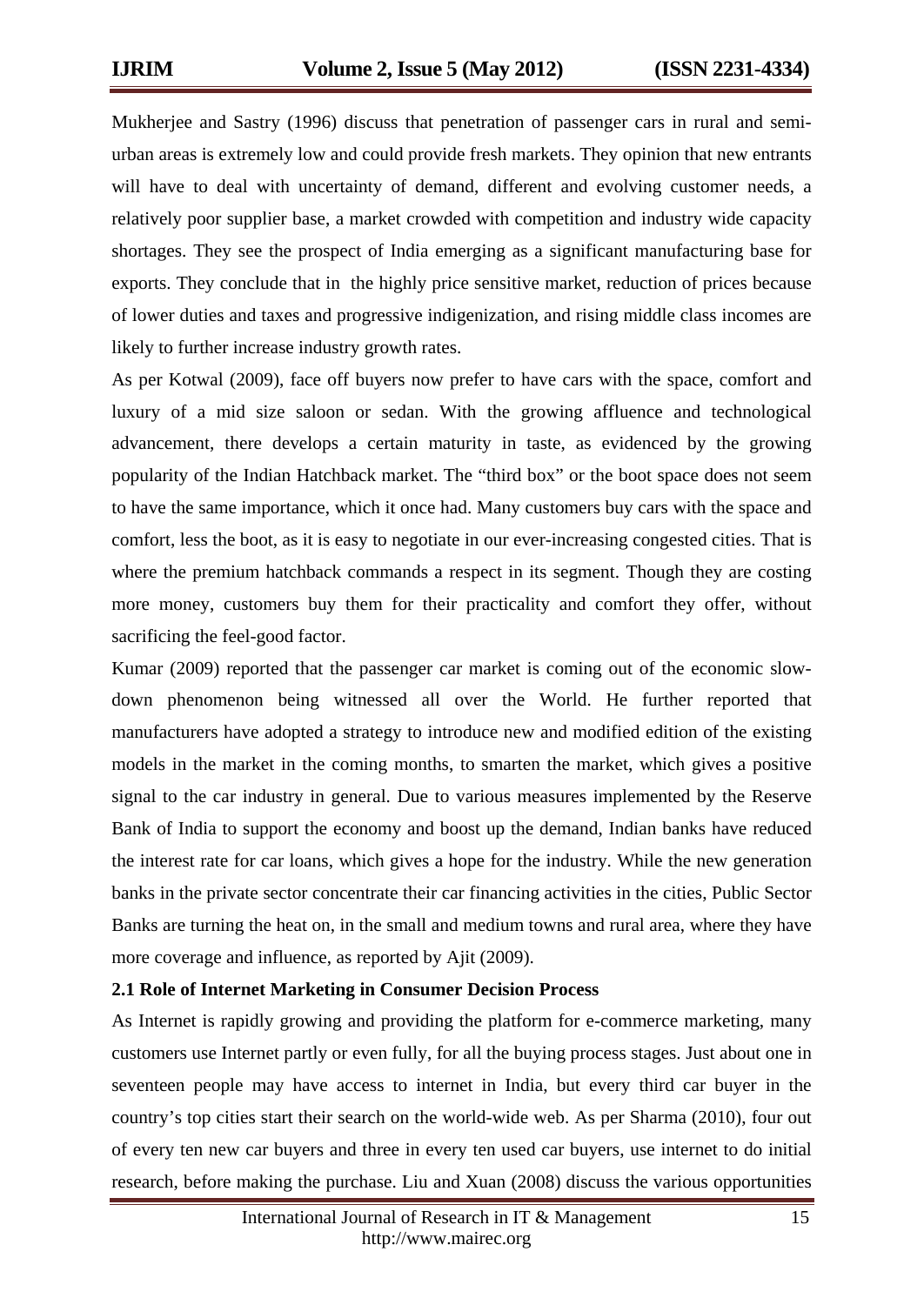for car manufacturers and dealers to utilize the internet marketing medium in the five stages of e-marketing buying process - Problem Recognition, Information Search, Evaluation of Alternatives, Product Choice, Final Outcome / Post Purchase.

The researcher now examines the various theories of consumer behavior, so that it will provide a framework to focus our studies on the behavioral patterns of passenger car industry. Most research in marketing still inhabits the world of cognitive consumers and responsive managers, semi-autonomous buyers and philosophical marketers. The present challenge for marketing researchers is to generate critical interpretations. Behaviour is determined, in whole or part, by internal processing of information, or action of mental traits.

#### **2.2 Consumer Politeness and Complaining Behaviour**

Research suggests that in many cases, companies make good-faith efforts to address the complaints from their disgruntled customers. Many managers, in certain cases, are often prepared to exceed consumer expectations beyond-the-contract or above their proscribed job specification, aimed at striving to address consumer complaints, as notified by Resnik and Harmon (1983)

#### **2.3 Family Influence in Consumer Behavior**

White (2004) discussed the factors that affect car-buyers' choices and comments that people expect to haggle with dealers over price and to receive substantial rebates or incentives as well as low-interest payment plans. He pointed out that with an increase in multi-car households, car dealers and advertisers needed to target the right audience, taking into account the pester power of children and the importance of life stage. Despite the fact that women are the primary buyers of most new cars, he admits that the motor trade has traditionally been contemptuous of women's role in the car-buying process.

#### **2.4 Virtual Brand Community Effect**

The importance of virtual brand communities is growing day by day as a result of consumers increasingly using online tools to contact fellow consumers in order to get information on which to base their decisions. For this reason, it attains importance to explore, some of the effects of participation in a virtual brand community on consumer behaviour. Luis at al. (2007) proposed the positive effects of participation in a virtual community on both consumer trust and loyalty to the product, brand or organization around which the community is developed. The survey reveals that participation in the activities carried out in a virtual community may foster consumer trust and loyalty to the mutual interest of the community (the free software in this case). In addition, the study also found a positive and significant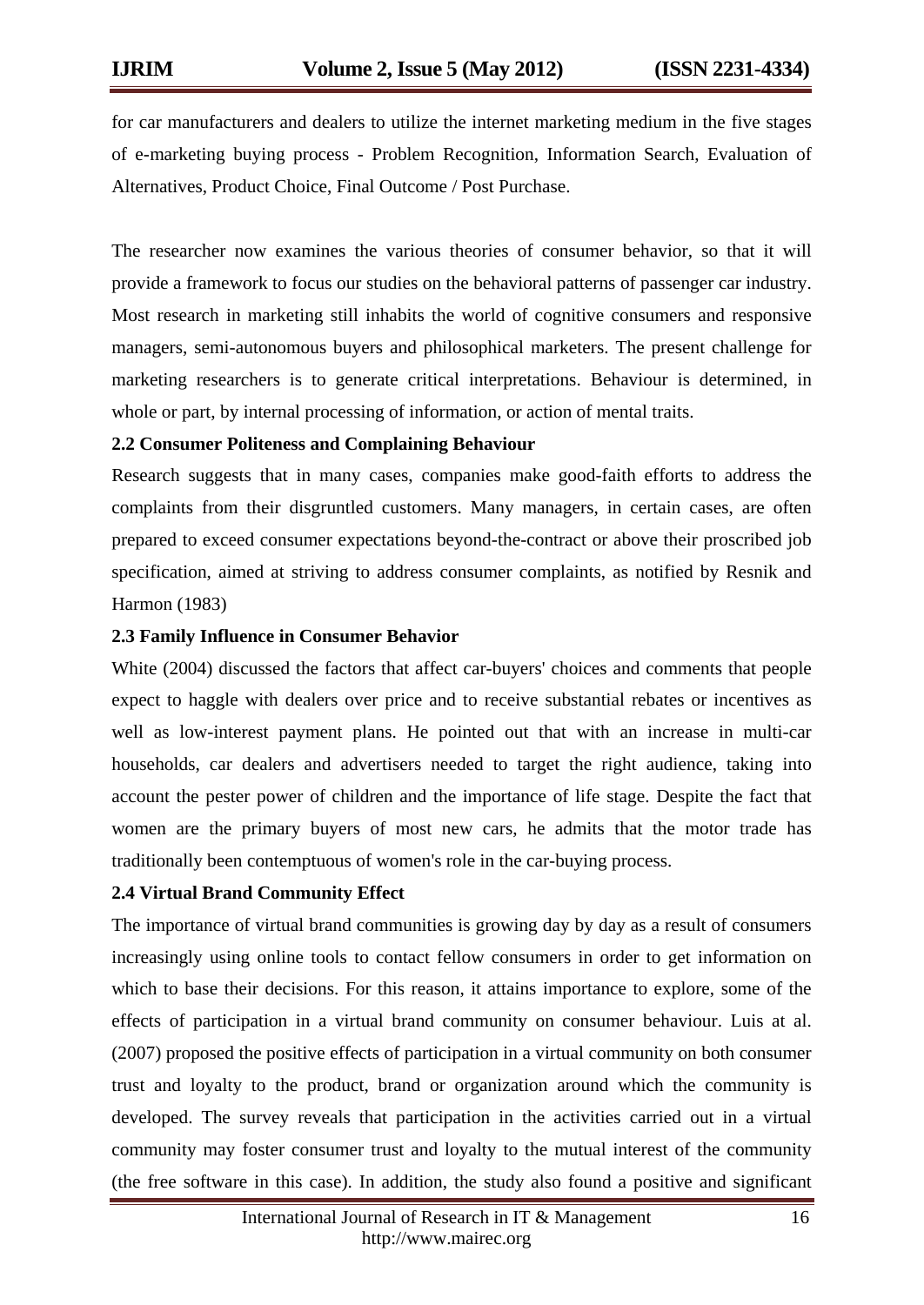effect of consumer trust on loyalty. In this respect, this study has shown that managers may foster consumer trust and loyalty by developing virtual brand communities and promoting consumers' participation in them.

#### **2.5 Relationship, Service Package and Price**

Research studies by Garbarino and Johnson (1999) have emphasized the significance and relative prioritization of relationship marketing. Many companies have increasingly been prioritizing their attention and focus to the establishment, development and maintenance of close and lasting relationships with their customers, in order to create a differentiating value addition to their products and / or lowering the product costs to engage in a penetration pricing mechanism. Even in the car industry, which is predominantly driven by the product characterization, classification and orientation, establishing a long-term relationship is being considered to be essential marketing strategy at all distribution levels. Thus, customer knowledge and relationship building, through constantly addressing their needs, are considered to be vitally important selling ingredients to contribute to a car dealer's competitive advantage, as ascertained by Chojkacki (2000).

Sharma and Patterson (1999) stated that car dealers were implementing a strategy to position themselves, more effectively in the market place than before, by means of continuous improvement of quality maintenance through services delivery packages, as car dealers are increasingly being confronted by demanding and technologically knowledgeable consumers, shortened product model lifecycles, intensified competition and fragmented market segments.

#### **2.6 Customer Satisfaction and Loyalty**

Customer satisfaction is often used as a predictive measurement of future consumer purchases as hypothesized by Newman and Werbel (1973). Satisfied customers are more likely to resort to repeating purchases in the time of actual instance, as reported by Zeithaml, Berry and Parasuraman (1996) in their studies, Moreover, highly satisfied customers will convey their success stories of satisfaction and directly recommend that others try the source of satisfaction, as stated in the studies conducted by Reynolds and Arnold (2000). Fitzell (1998) suggested that such satisfied customers shall become less receptive to the competitor's offerings.A quick observation of customer loyalty is demonstrated by repeated purchase as in the studies by Ball, at al. (2004). In practical terms, firms want repeated purchases mainly because such behavior in consumers can apparently show the customer preference for a brand or product, as stated by Bowen and Shoemaker (1998).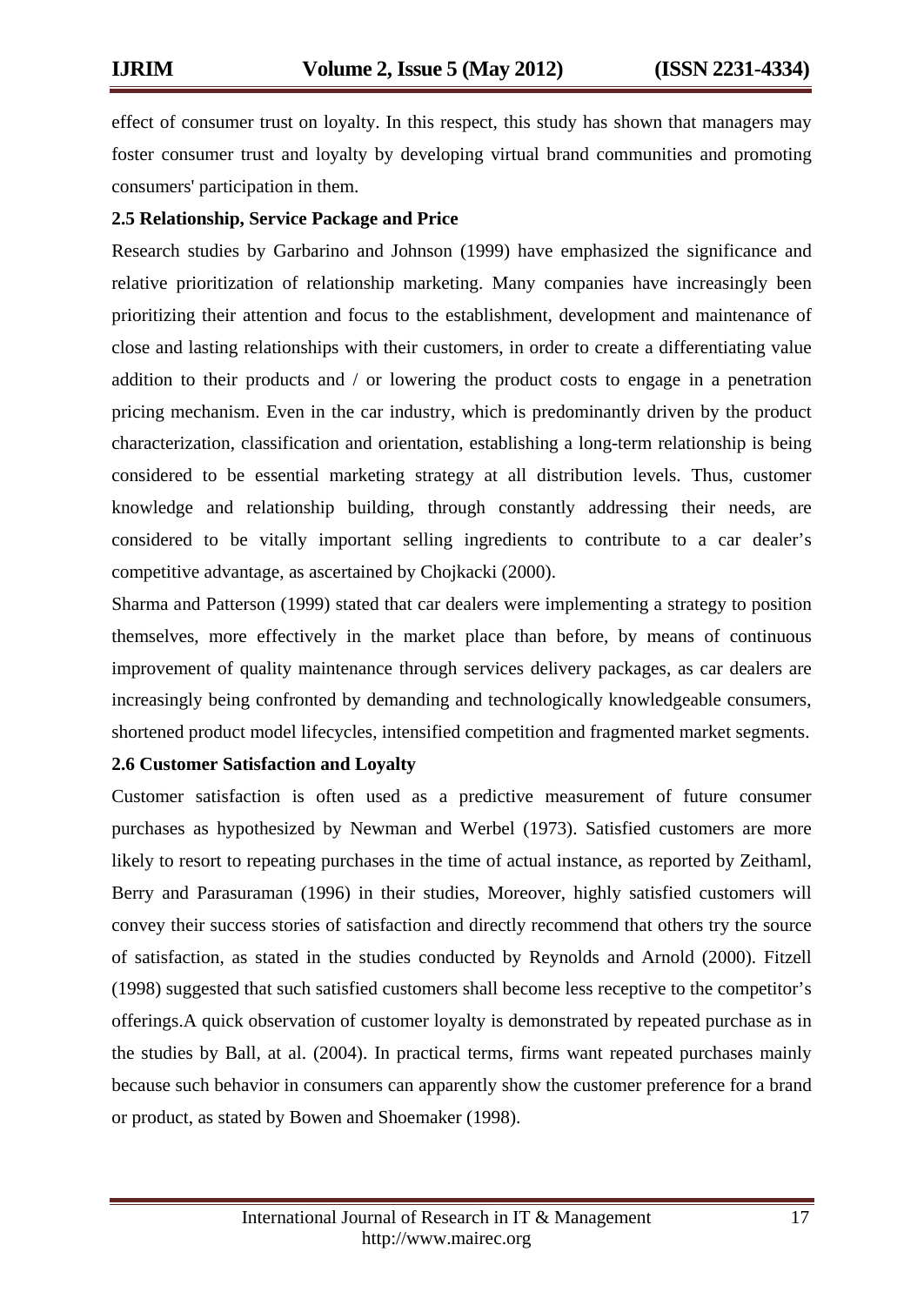Some customers have their satisfaction – loyalty linked to the product alone. Keller (1993) evaluated customers, who purchase specific category of products for the first time, were found to focus on the product benefits, and not on the brand. As per Keller, the emphasis in this case, is in the tangible attributes of the product, which are visible and accountable to the buyer. Customers looking for low-price car, to meet their budget, may necessarily focus on the characteristics of the car, regardless of brand.

#### **2.7 Brand and Retail Loyalty**

Customer satisfaction can be considered the central determinant in all phases of the contact chain. Multi-dimensional recording of customer loyalty reveals clear differences in the interactions, first, with brand loyalty and, second, with dealer loyalty. In contrast to the opinion widely held in practice, customers in the automotive sector definitely do not perceive the brand and the dealer as one unit. Since similar studies in different countries come to almost the same conclusions, it can be argued that the results are valid in several cultural settings. The results obtained by Huber and Herrmann (2001) are so fundamental that they can be translated into implications even by internationally operating companies.

Brands are important in the consumer market. They are the interface between consumers and the company, and consumers may develop loyalty to brands. This study by Lau and Lee (1999) proposes that trust in a brand is important and is a key factor in the development of brand loyalty. Factors hypothesized to influence trust in a brand include a number of brand characteristics, company characteristics and consumer-brand characteristics. The findings reveal that brand characteristics are relatively more important in their effects on a consumer's trust in a brand. The results also show that trust in a brand is positively related to brand loyalty. Marketers should, therefore, take careful consideration of brand factors in the development of trust in a brand.

In these days, car owners desire to upgrade their models and brands to avail of the new features and environmental changes and comforts of competing brands. On that account, whether to remain loyal to their existing brand / product or to switch over to a new brand / product is a million dollar question that bother many car owners. There lie the fortunes of many automobile manufacturers and retailers. In this confusing scenario, some of the car buyers switch from one brand to another at trade-in time, whereas some other car owners display consistent choice of sticking to their brand / product from purchase to purchase, as hypothesized by Sambanandam and Lord (1995). When it comes to the product evaluation stage, quality products, positive showroom acoustics, ambience, positive showroom experience and a consistent and formidable after-sales-service, are all essential and central to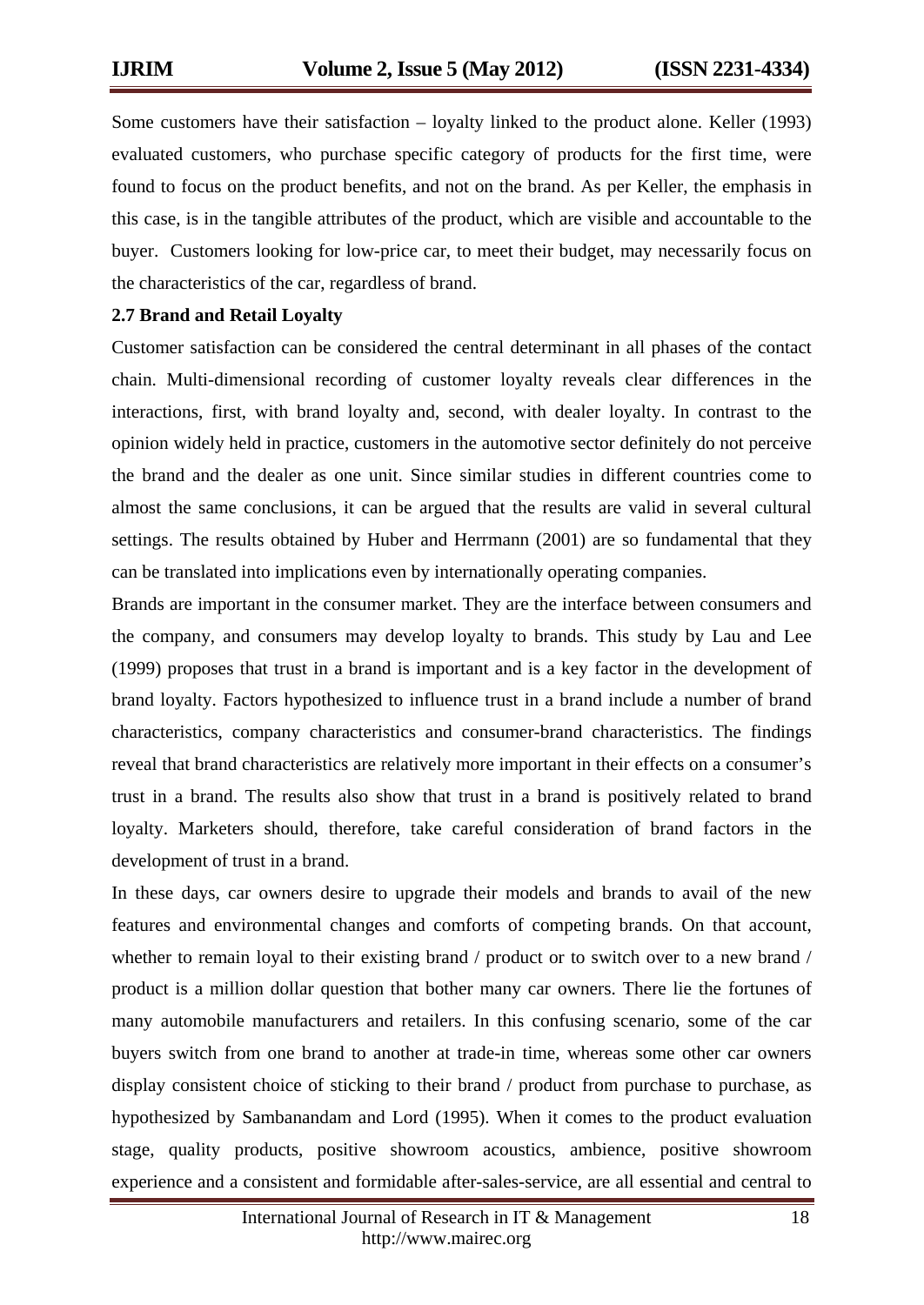the loyalty formula, and manufacturers have been concentrating on these considerable efforts in these directions, as illustrated by Illingworth (1991).

As the customer satisfaction level increases, in due course of the time, as more interaction takes place between the customer and the retailer, it results in a better customer relationship between the dealer and the customer. An increased level of customer satisfaction leads to customer delight. At this point of time, customer delight slowly culminates into customer loyalty towards the brand and the satisfied customer at this level will have no difficulty in recommending the brand to his friends, relatives and peers at office. This will definitely influence the customer's post purchase behaviour. On the other side, if the post purchase scenario does not lead to higher satisfaction level, customer may not be willing to recommend the brand to other; Moreover, dissatisfied customers tend to spread negative news on the brand to his associates. This behavioral aspect influences his future upgrade of the car model, whenever the customer decides to go for a replacement of his car brand / model, in future course of time.

Ewing (2000) investigated brand loyalty by examining actual past behaviour and its impact on future behavioral intentions, as well as willingness to recommend the brand to another customer known to him. Findings indicated that purchase expectation / intention remain a valid research metric. It would appear that the brand / consumer interface offers greater predictive ability than the retailer / consumer interface. Willingness to recommend a brand to another consumer does not seem to be influenced by past behavior, but the higher the respondent's expectation to purchase the brand, the higher will be their willingness to recommend the brand.

Menon (Feb 2012) and Jacob  $\&$  Khan (2010).reported in their studies that there was considerable proportion of modern women car buyers, which has increased three fold in the recent years. Companies have started to dig deep into the Indian women's psyche and attention for details. Marketers may need to look at the needs of women customers, who are increasingly growing in the segment. There is also a substantial influence of women in the car purchase decision of the family. The trend has replicated in the State of Kerala as well, where we can see many women driving the car in the city and towns. Menon (Feb 2012) also observed that car makers have woken up to the new reality of internet providing a key role in their marketing and communication strategies. Internet has witnessed increased brand building efforts by car companies over the past few years.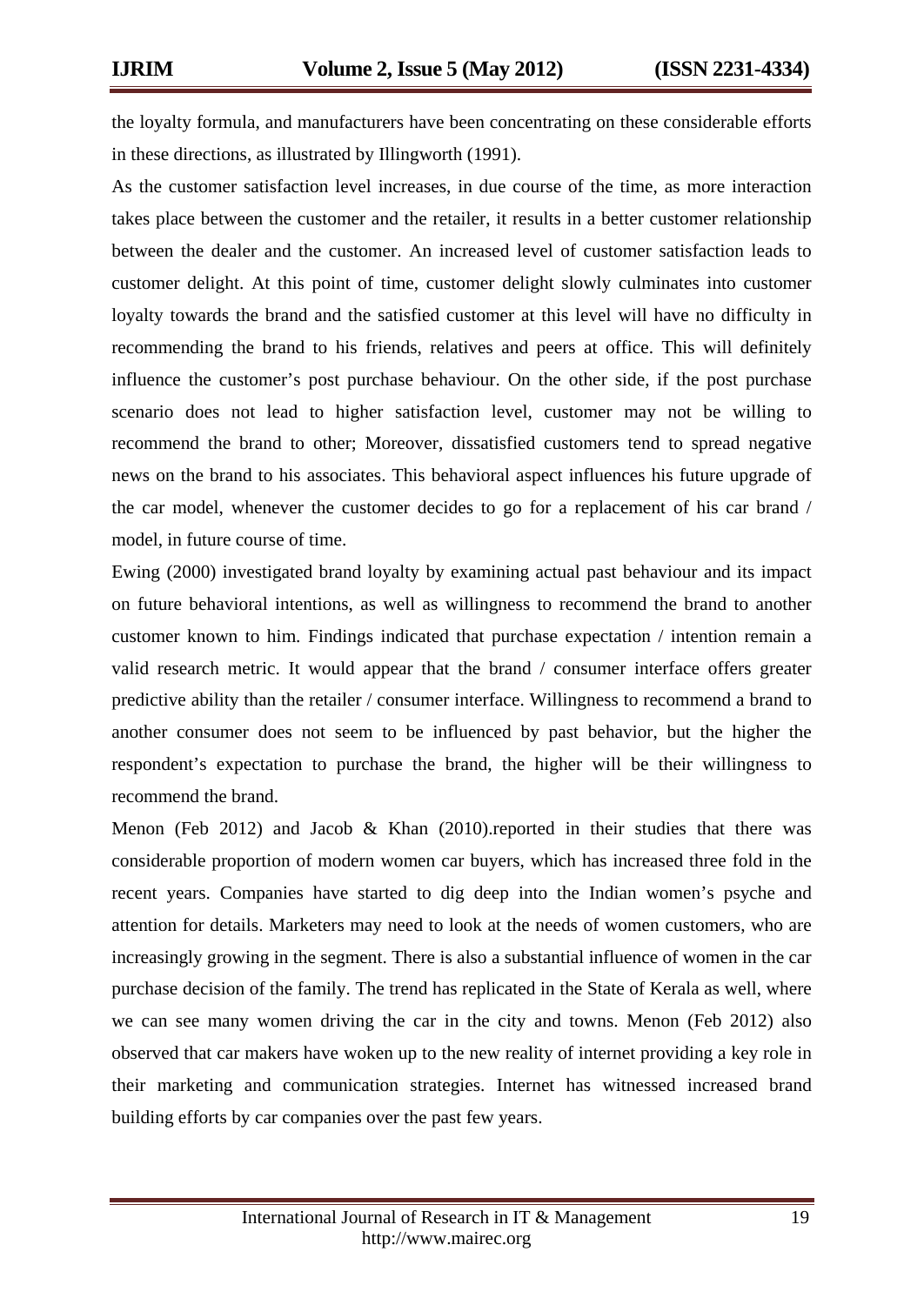## **3. RATIONALE AND SIGNIFICANCE OF THE STUDY**

The automobile market is getting saturated with many models of passenger cars, competing against each other, in sharp contrast to the monopolistic industry behavior, which was prevalent till late 80's. It requires tremendous amount of marketing efforts to keep and grow their market share in this scenario, by adopting quite innovative features and value added services, which are very attractive to the customers. Companies are adopting new methods to see, if small families using the two wheelers, can be converted into the car buyers.

Kerala market is considered to be different from other states, due to its high consumerism. Manufacturers and marketers treat Kerala as a test market, as the people of the State display high consumerist tendencies in their purchase behaviour. Consumerism in the state is also attributed to high literacy and booming economic conditions, in the middle class, due to the inflow of foreign money predominantly from gulf, US and European countries. Each of the Kerala households is predominantly having at least one member working abroad. With the boom of IT Industry in late 90's, the expatriates are extended to US, Europe, Australia, and other Asian and countries. The economic boom, characterized by the higher purchasing power of the people of the state, coupled with the multitude of comfort and security features offered by various car models, prompted car consumers to be more selective in choosing their preferred passenger cars. There are new players and models entering the automobile sector, introducing new narrowed segments in the passenger cars. In this context, it was thought that this study is very relevant to measure the emerging customer preferences and tendencies in the passenger car industry, which can be very useful to the car manufacturers and marketers to better understand, strategize and orient their marketing programs accordingly.

#### **4. PROBLEM DEFINITION FOR THE STUDY**

With the proliferation of the many passenger car makes and models in India, which are mostly offering similar value proposition in the passenger car segment, the car segment has largely been differentiated. The problem of the study is intended to explore and unearth the differentiating parameters in such a homogenous and synchronized passenger car market, thus influencing the consumer purchase behavior of passenger cars in the State of Kerala.

# **5. OBJECTIVES**

The major objective was to build up a Consumer Purchase Behaviour Model, with major parameters influencing the behavioural patterns of the passenger car owners. More specifically, the objectives were to study the influence in terms of: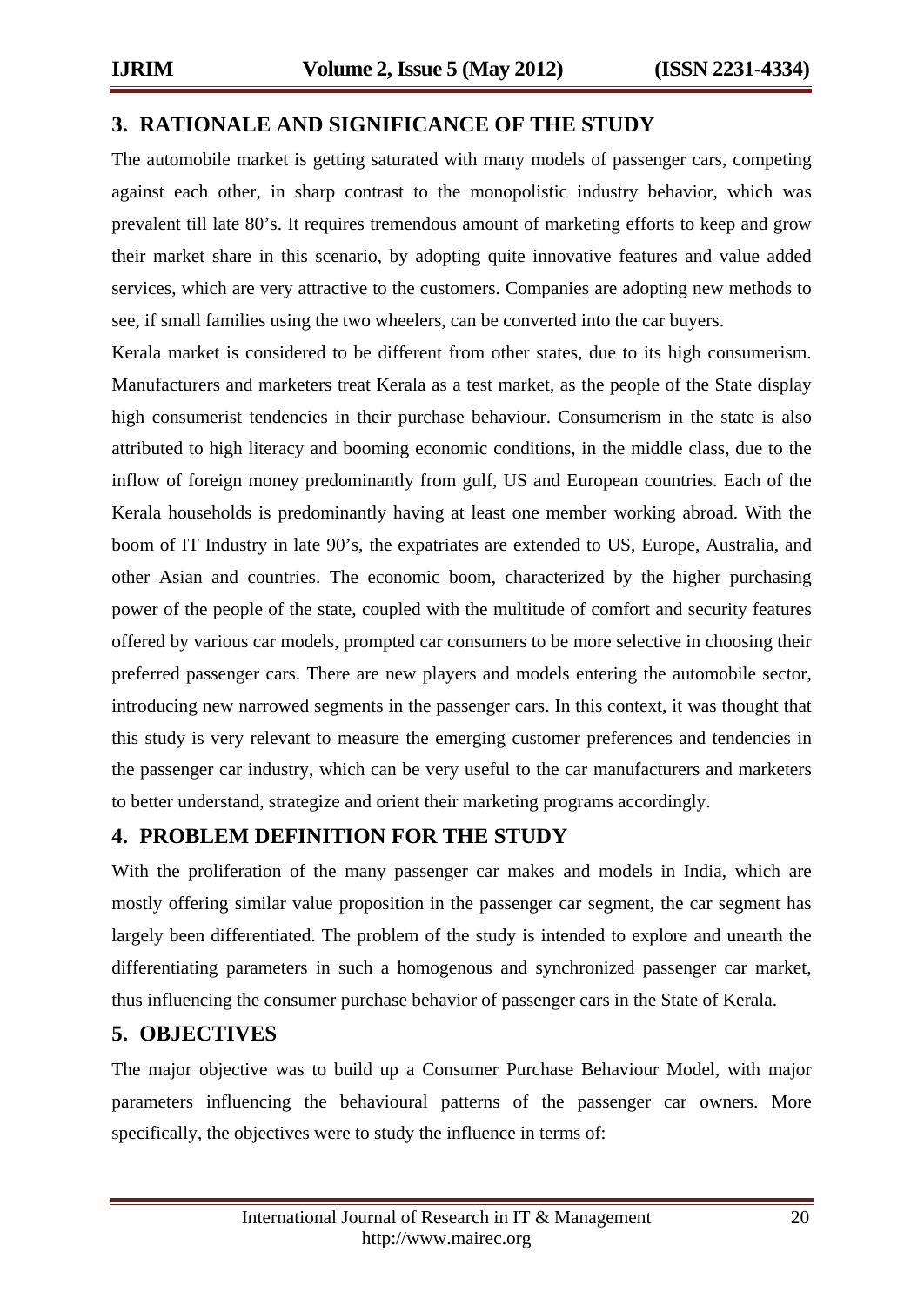- Information Gathering and Consumer Purchase Initiation from peers, internet websites, advertisements, visit to the dealer.
- Personal Preferences of Car Features based on personal needs, convenience factors, comfort factors
- Influence Factors based on the Car Manufacturer / Dealer Dealer and show room experience, status symbol, after-sales service, Dealer offers
- Influence Factors based on car model advanced technology, mileage, market value of the brand & model, price, interior and exterior design, security and safety features, driving comfort and entertainment features.
- External Influence Family, parents, friends, colleagues, market goodwill and car loan availability
- Satisfaction Level Mileage, brand, model, re-sale value, technology, safety, security, riding comfort, performance and style

# **6. RESEARCH METHODOLOGY**

The research methodology adopted in this research study comprises of the following stages:

- Literature Review, that is the secondary research
- An exploratory stage that is the Primary Research, consisting of Depth interviews with Car Dealers of new and second-sale cars, Car Financing Agencies and car owners in the city of Cochin. Questionnaires were devised to drive the in-depth interview with car dealers of various manufacturers, second-hand car dealers, car financing agencies, and car owners in the city of Cochin, Kerala, India.
- For depth interviews, sample selection of dealers of 10 major car brands such as Maruti Suzuki, Tata Motors, Ford, Toyota, General Motors, Skoda, Hyundai, Honda, Renault, Mitsubishi, Hindustan Motors, Tata Motors, and Fiat India were chosen from the City of Cochin. A few of the second-sale dealers were chosen from the City of Cochin, again randomly, to get their views on preferences of buyers of second-sale cars. Similarly agents of most of the car financing agencies were chosen randomly from the city of Cochin. Twenty five Car owners were chosen randomly from the city neighborhood, to elicit their preferences on the car purchase and related features.

#### **6.1 Theoretical Model for the Current Study**

Based on the information collated through literature study, in-depth interviews and the subsequent final version of questionnaire formalized, the researcher conceptualized a model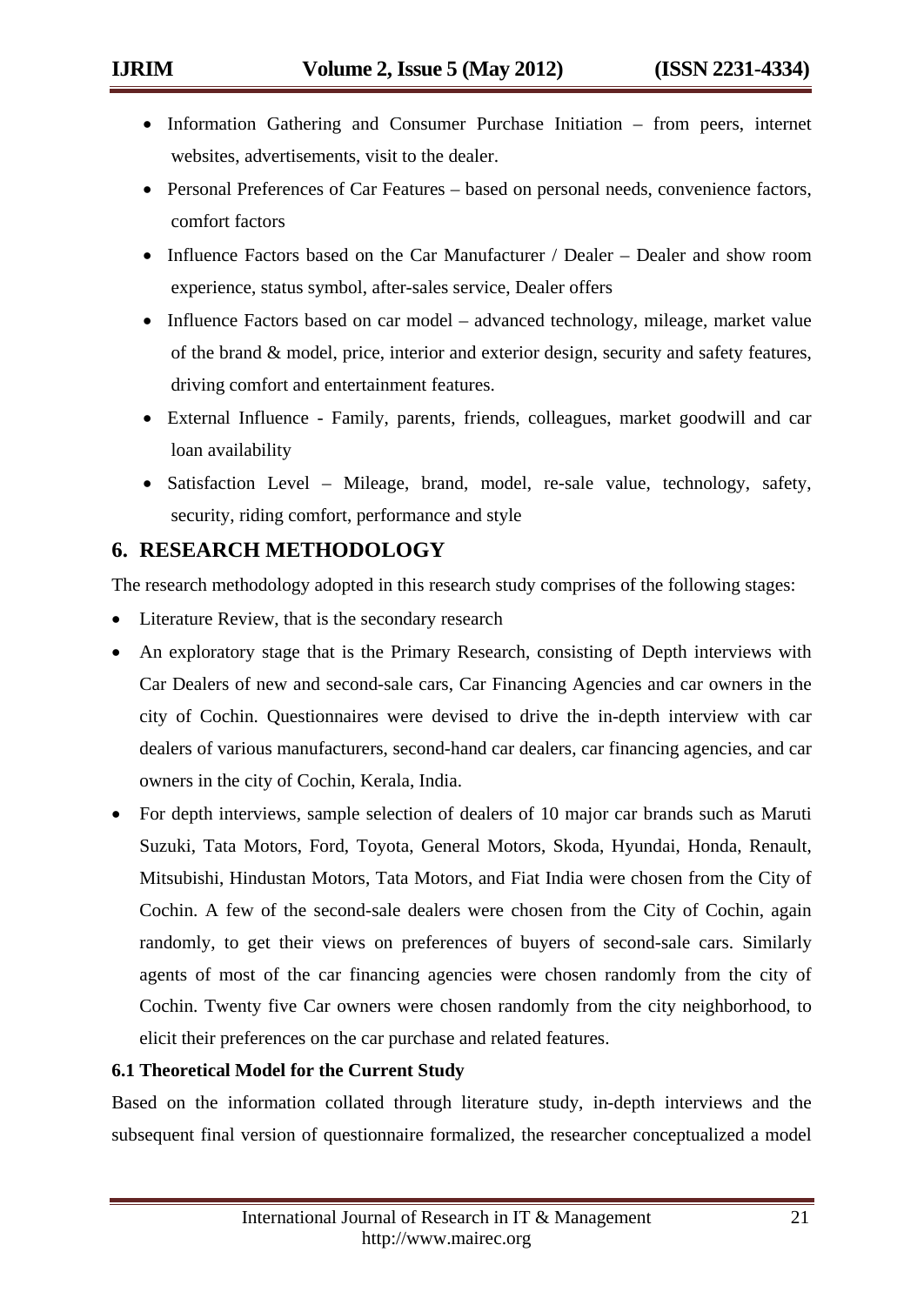of consumer purchase behaviour, with major factors influencing the purchase of passenger cars, shown in Figure 1.1.



Figure 1.1 – Car Purchase Behaviour Model, consisting of Input - Need to Purchase Car, Process - Eight influencing factors, and Output – Purchase Decision of Passenger Car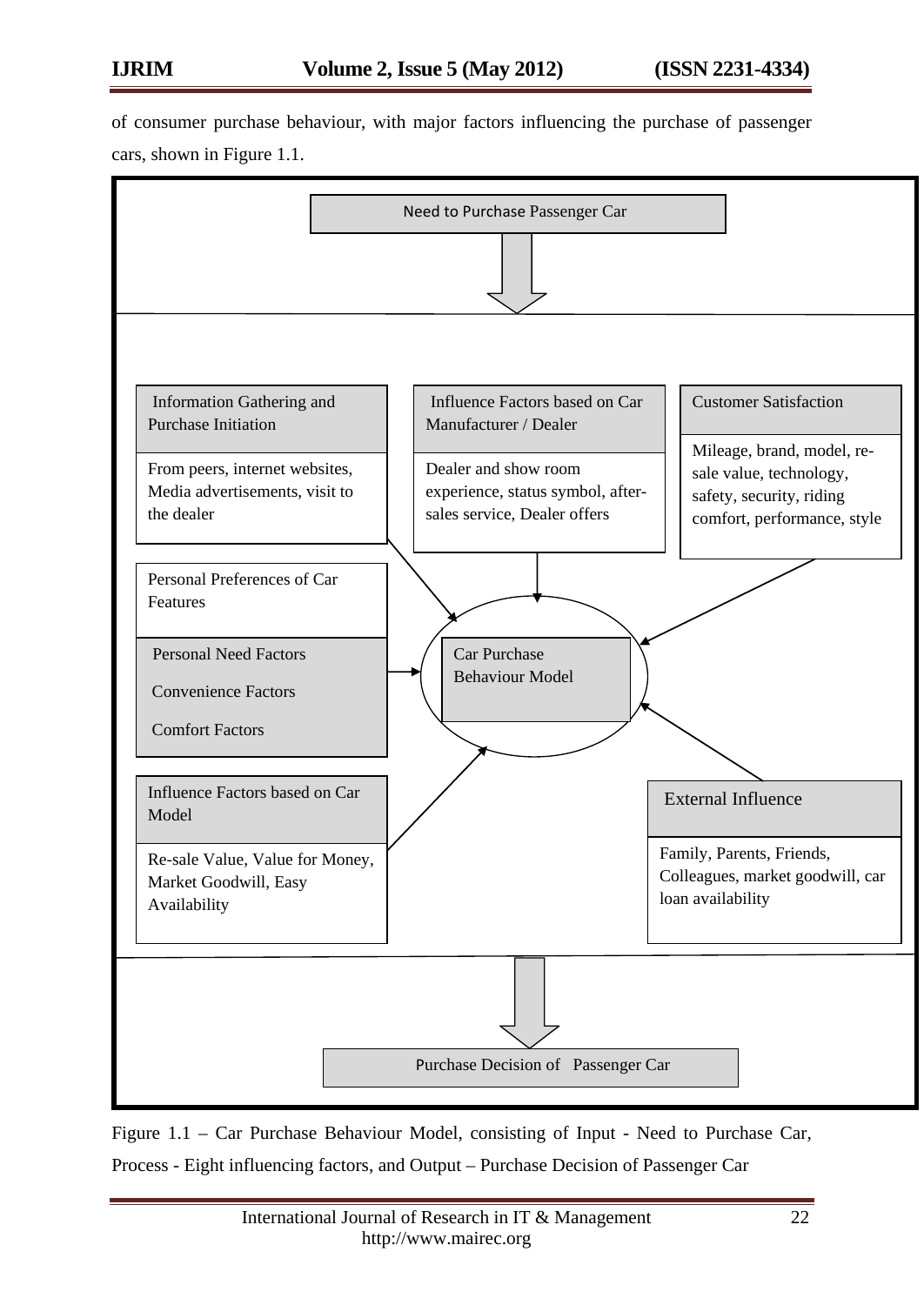- A quantitative survey of a proportional stratified sample of consumers in the federal State of Kerala.
- The study was targeted to the passenger car owners in the State of Kerala, as a population. All the brands of car users in the segments of Small Car, Hatch Back, Sedan, Higher Sedan and Multi Purpose Vehicle (MPV) consisted of the population size. Both the new cars and used cars were covered as the population. Both rural and urban areas of the State were considered. The population was synchronous, as the car market in the State was highly developed and the dealers had been following well-defined operational procedures mandated by their manufacturers to conduct the sales, delivery and service in their premises.
- The sampling strategy implemented for the research study was two-stage and stratified sampling method. Out of the 14 districts of the State, 5 districts were shortlisted. It was seen that the number of cars sold in these districts were the highest, based on the data obtained from Motor Vehicles Department of the State. In the second stage, it was decided to follow the systematic sampling method to select the sampling units, by choosing very every  $5<sup>th</sup>$  house in the same locality, having a passenger car or every  $5<sup>th</sup>$ apartment in the same multi-storied building. A sample size of 750 was targeted by the Researcher. It was also decided to draw 150 units from each district, totaling a sample size of 750 units across the State. The final questionnaire was administered to 750 respondents, who were car owners from the rural and urban areas of the five districts of the State. Survey was conducted by in-person structured interview method, using a predetermined questionnaire, which is shown in Annexure - I.

#### **6.2 Usage of Statistical Tools and Application**

The data collected from the respondents was examined, verified, edited wherever necessary, for completeness, accuracy and reliability. Thereafter, data was further analyzed using statistical package SPSS version 17.0.

The data collected through the well structured questionnaire, was classified and tabulated for analysis, in compliance with the framework laid down and clearly defined, in accordance with the objectives framed at the time of the research methodology. Researcher used the Descriptive Statistics, using statistical measures such as mean, standard deviation, mean %

score  $=\frac{\text{Mean score of the variable} \times 100}{\text{Mean rate}}$  $\left( = \frac{\text{Mean score of the variable} \times 100}{\text{Maximum possible score}} \right)$  $\left\langle \right|$  Maximum possible score  $\left| \right|$ of each of major variables and their factors to

identify the dominance and importance of factors for each of the eight major variables, which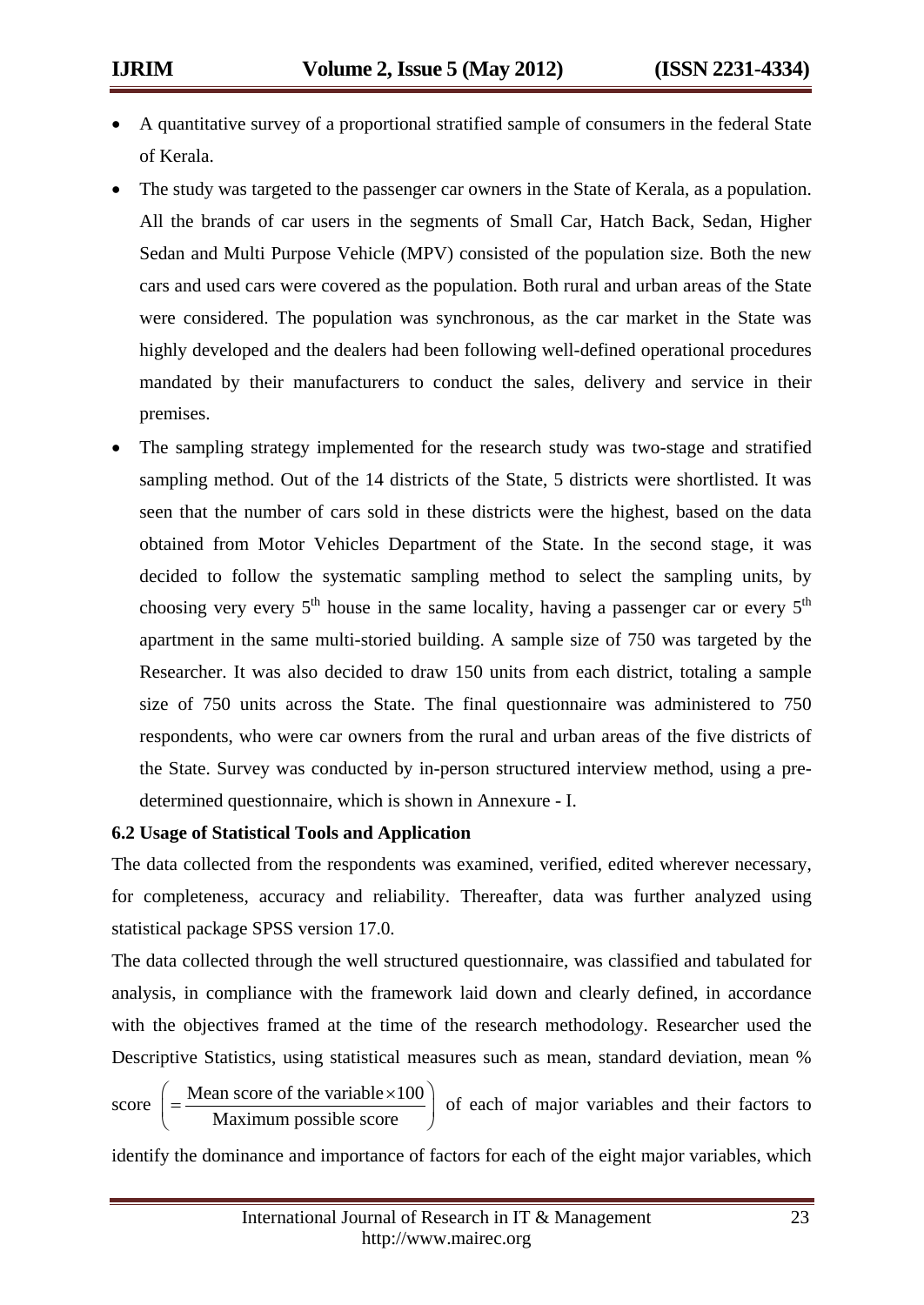influence the purchase behavior of the cars. The researcher also ranked the factors of the major variables, based on the value of the mean % scores, to identify dominant factors of the major variables, through the data collected through the chosen sample.

A five point scale was used to measure the sub items of each of the 8 major variables, mentioned above. The questionnaire respondents were asked to specify their choices for each of the sub items of these major variables, using a five-point Likert's scaling technique (strongly agree, agree, neutral, disagree, and strongly disagree). The score 1 was represented for the option "strongly disagree", while the score 5 on the scale, represented the category "strongly agree", for all the positive questions. A reverse scoring pattern was used for all those negative questions, using a five-point scale ( 5 representing strongly disagree and 1 representing strongly agree). Cronbach's reliability test was used to test the degree of dependability, consistency or stability of the scale adopted.

One sample Z-test was used to establish dominance of various factors, influencing the purchase behaviour of cars, to test the hypotheses listed.

# **7. DATA ANALYSIS, RESULTS AND INTERPRETATION**

In tune with the research objectives, this chapter has been structured into major sections, dealing with the data analysis of the various major parameters, which influence the purchase behavior of the passenger car customers, in terms of:

- (1) Information Gathering and Consumer Purchase initiation (IGCP)
- (2) Preference based on Personal needs (PPP)
- (3) Personal Preference based on convenience factors (PPC)
- (4) Personal Preference based on Comfort factors (PPCF)
- (5) Influence factor based on car Manufacturers / Dealer (IFD)
- (6) Influence factor based on car model (IFM)
- (7) External Influence (EI)
- (8) Satisfaction level (SL)

#### **7.1 Information Gathering and Consumer Purchase initiation (IGCP)**

This is the beginning of the purchase process of passenger cars, wherein customers start identifying the need for a passenger car and start the information collection of various car manufacturers and models. This main variable was explored using a set of 8 sub variables ( IGCP 1 to IGCP 8) in the question number 7, in the Questionnaire on Consumer Purchase Behaviour of Passenger Cars, which is shown in Annexure – I. Based on the mean % score obtained, it was observed that information received from the friends (IGCP2) scored the first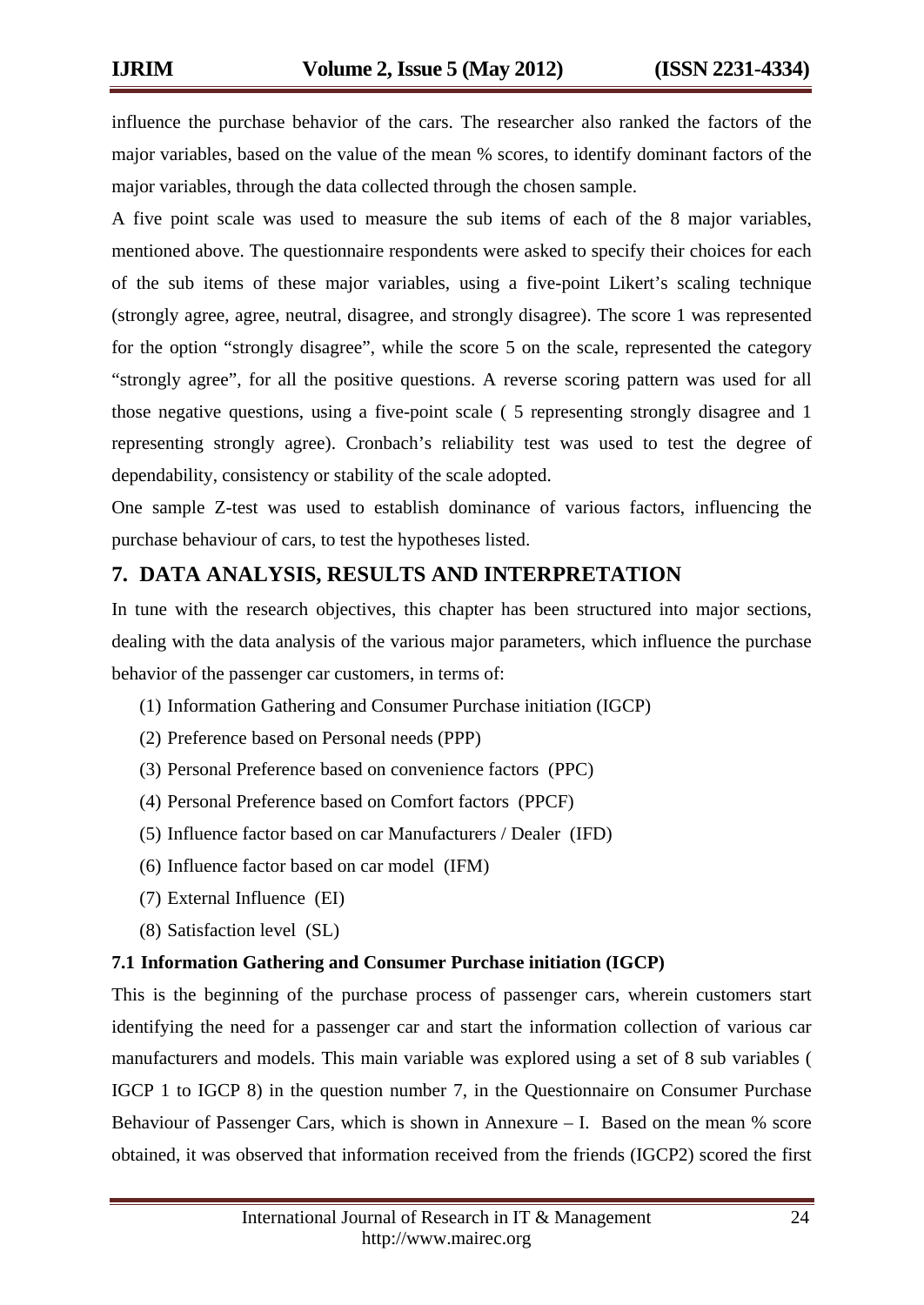rank; opinion from family members (IGCP4) the second rank and Information received from the office colleague (IGCP3) scored the third rank

#### **7.2 Preference based on Personal Needs (PPP)**

Personal Preference based on Personal needs (PPP) is the second major variable identified for study and data analysis. Once a need is identified and a few initial information gathering process steps are done, the car customers start to short list their manufacturers and models, based on certain preferences. Preference based on personal needs (PPP) is one of them. This main variable was explored using a set of 9 sub factors (PPP1 to PPP9), in question number 8(a) in the Questionnaire on Consumer Purchase Behaviour of Passenger Cars, which is shown in Annexure – I. Based on the mean percentage scores obtained, family wanted a car for functions, social gathering (PPP6) scored the first rank, need to travel long distance on trips (PPP7) the second rank and need to upgrade from two-wheeler to four-wheeler (PPP1) occupied the third rank.

#### **7.3 Personal Preference based on Convenience Factors (PPC)**

Personal Preference based on Convenience needs (PPC) is the third major variable identified for the study and data analysis. When the car customers start to short list their manufacturers and models, based on certain criteria, preference based on convenience needs (PPC) is yet another major variable, contributing to the influence of the purchase behaviour. This PPC variable was explored, using a set of 8 sub factors (PPC1 to PPC8) in the question number 8(b) in the Questionnaire on Consumer Purchase Behaviour of Passenger Cars, which is shown in Annexure – I. Based on the mean percentage scores obtained, engine performance (PPC8) scored the first rank, safety  $\&$  security (PPC7) the second rank and good after-sales service (PPC5) the third rank.

#### **7.4 Personal Preference based on Comfort Factors (PPCF)**

Personal Preference based on Comfort needs (PPCF) is the fourth major variable identified for the study and data analysis. When the car customers start to short list their manufacturers and models, based on certain criteria, preference based on comfort factor (PPCF) is yet another major variable, contributing to the influence of the purchase behaviour. This PPCF variable is identified by in the Questionnaire on Passenger Car Customers. This main variable was explored using a set of 6 sub factors (PPCF1 to PPCF6) in the question number 8(c) in the Questionnaire on Consumer Purchase Behaviour of Passenger Cars, which is shown in Annexure – I. Based on the mean percentage scores obtained, style  $\&$  looks of the car (PPCF1) scored the first rank, comfort in driving (PPCF4) the second rank and value for money (PPCF6) the third rank.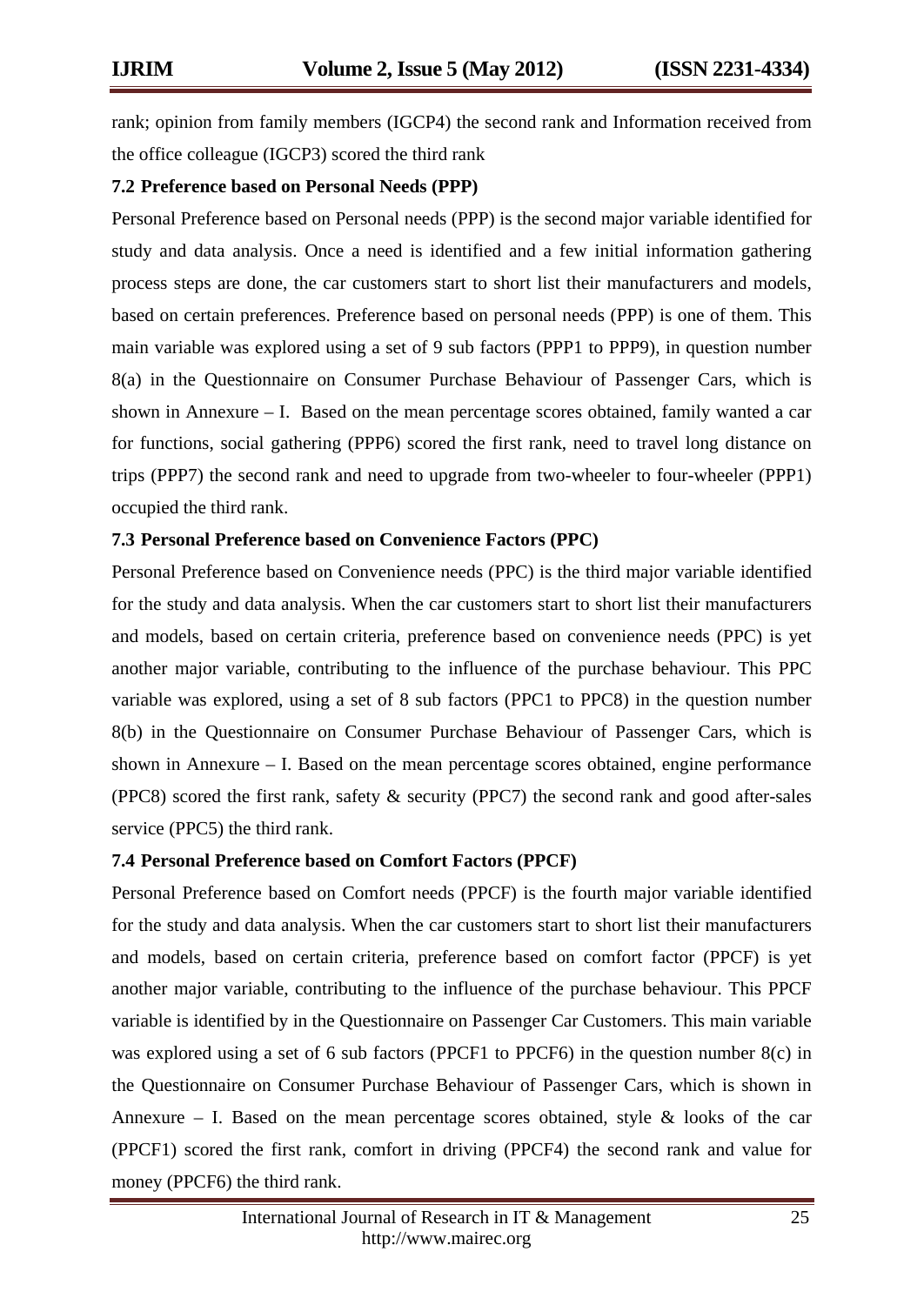#### **7.5 Influence factor based on Car Dealer (IFD)**

Influencing Factor based on car Dealer (IFD) is the fifth major variable identified for the study and data analysis. When the customers finally decide choose from the available short listed alternatives, Influencing Factor based on car Dealer (IFD) is a major substantial variable, contributing to the influence of the purchase behaviour. In many cases, it is found that the car manufacturer / dealer of the specific brand plays a major part in the customers deciding their car band choice based on it. This IFD variable is This main variable was explored using a set of 7 sub factors (IFD1 to IFD7) identified by Question number 16(a) in the Questionnaire on Consumer Purchase Behaviour of Passenger Cars, which is shown in Annexure – I. Based on the mean percentage score, tabulated in the above table 4.64, importance attached to the car brand (IFD5) scored the first rank, dealer and show room experience (IFD1) the second rank and after-sales service package (IFD7) the third rank

#### **7.6 Influence factor based on Car Model (IFM)**

Influencing Factor based on car Model (IFM) is the sixth major variable identified for the study and data analysis. When the car customers finally choose from the available alternatives from the short list, Influencing Factor based on car Model (IFM) is yet another substantial variable, contributing to the closing influencing phenomenon of the purchase behaviour. In many cases, it is found that the car model of the specific brand plays a major part in the customers deciding their car choice based on it. This IFM variable was explored using a set of 11 sub factors (IFM1 to IFM11) identified by Question number 16(b) in the Questionnaire on Consumer Purchase Behaviour of Passenger Cars, which is shown in Annexure – I. Based on the mean percentage score, tabulated in the above table, driving comfort of your specific car (IFM10) scored the first rank, advanced technology of your model (IFM1) the second rank and interior design (IFM6) the third rank.

#### **7.7 External Influence (EI)**

Influencing Factor based on car Model (EI) is the seventh major variable identified for the study and data analysis. When the car customers finally choose from the available alternatives from the short list, External Influence (EI) is a major variable, contributing to the influence of the purchase behaviour. In many cases, it is found that the car model of the specific brand plays a major part in the customers deciding their car choice based on it. This EI variable was explored using a set of 9 sub factors (EI1 to EI9), identified by Question number 17 in the Questionnaire on Consumer Purchase Behaviour of Passenger Cars, which is shown in Annexure – I. Based on the mean percentage score obtained, family (wife, son /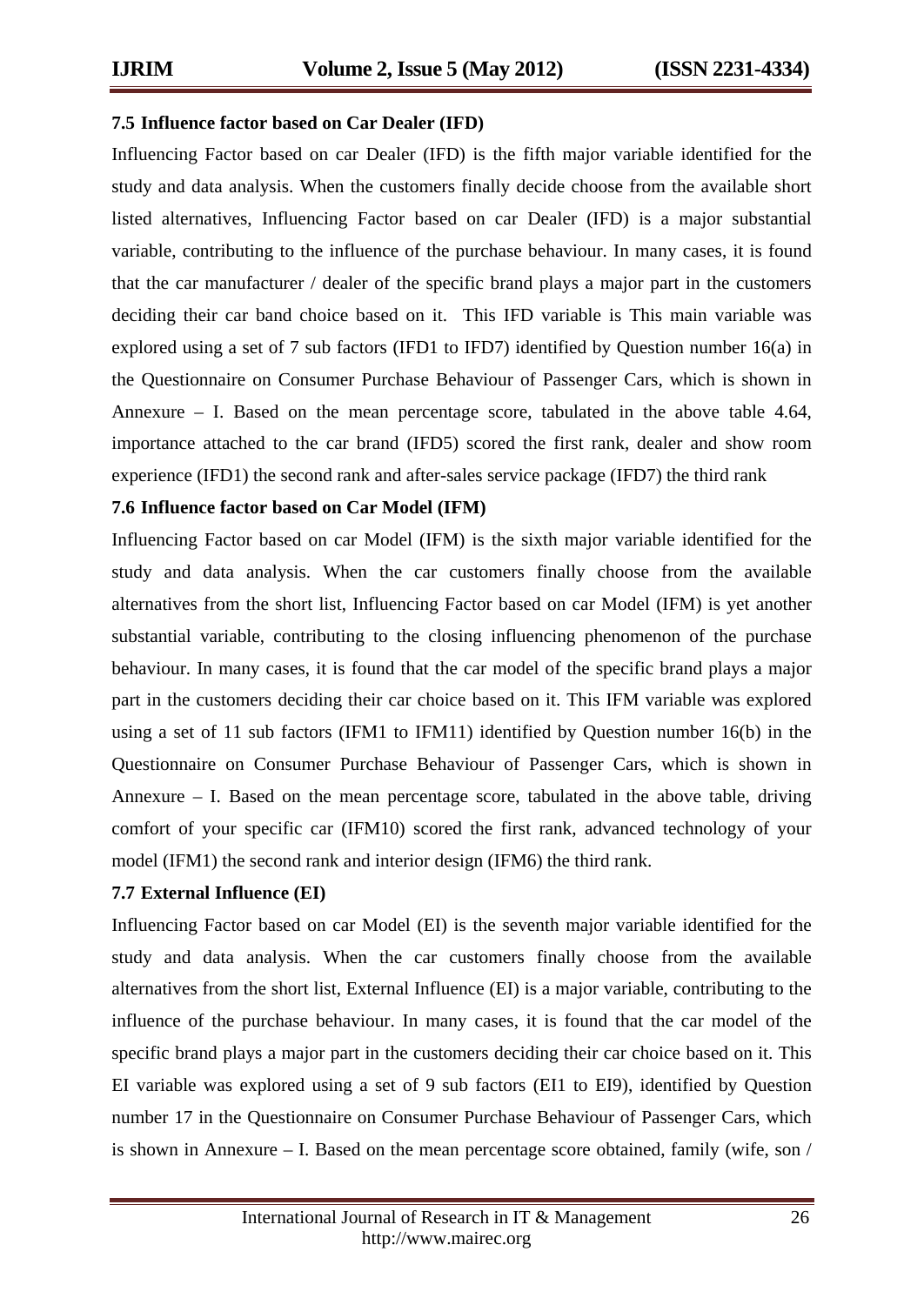daughter) (EI1) scored the first rank, relatives (EI3) scored the  $2<sup>nd</sup>$  rank and friends (EI4) the third rank (EI8).

#### **7.8 Satisfaction Level (SL)**

Customer Satisfaction Level (SL) is the seventh major variable identified for the study and data analysis. Customer satisfaction plays, as a strong contributing factor to spread word-ofmouth publicity to other customers. It will also influence customers on their future purchase behaviour. This SL variable was explored using a set of 15 sub factors (SL1 to SL15), identified by Question number 18 in the Questionnaire on Consumer Purchase Behaviour of Passenger Cars, which is shown in Annexure – I. Based on the mean percentage score, tabulated in the above table 4.102, Fuel efficiency (SL1) scored the first rank, value for money (SL2) the second rank, power of the car (SL3) the third rank.

### **8. VALIDATION AND ACCEPTABILITY OF THE MODEL**

#### **8.1 Reliability Analysis**

It was seen that all the values of the Cronbach Alpha for the 8 major variables under study as shown in Section 7, are all above the value of 0.70. The values showed that refined scale is reliable and consistent, as the calculated values of the Cronbach Alpha is well above the recommended value of 0.70, demonstrating a high reliability of the data collected.

The following figure 1.2 shows the diagrammatic representation of the entire validated model with eight major influencing variables.



International Journal of Research in IT & Management 27 http://www.mairec.org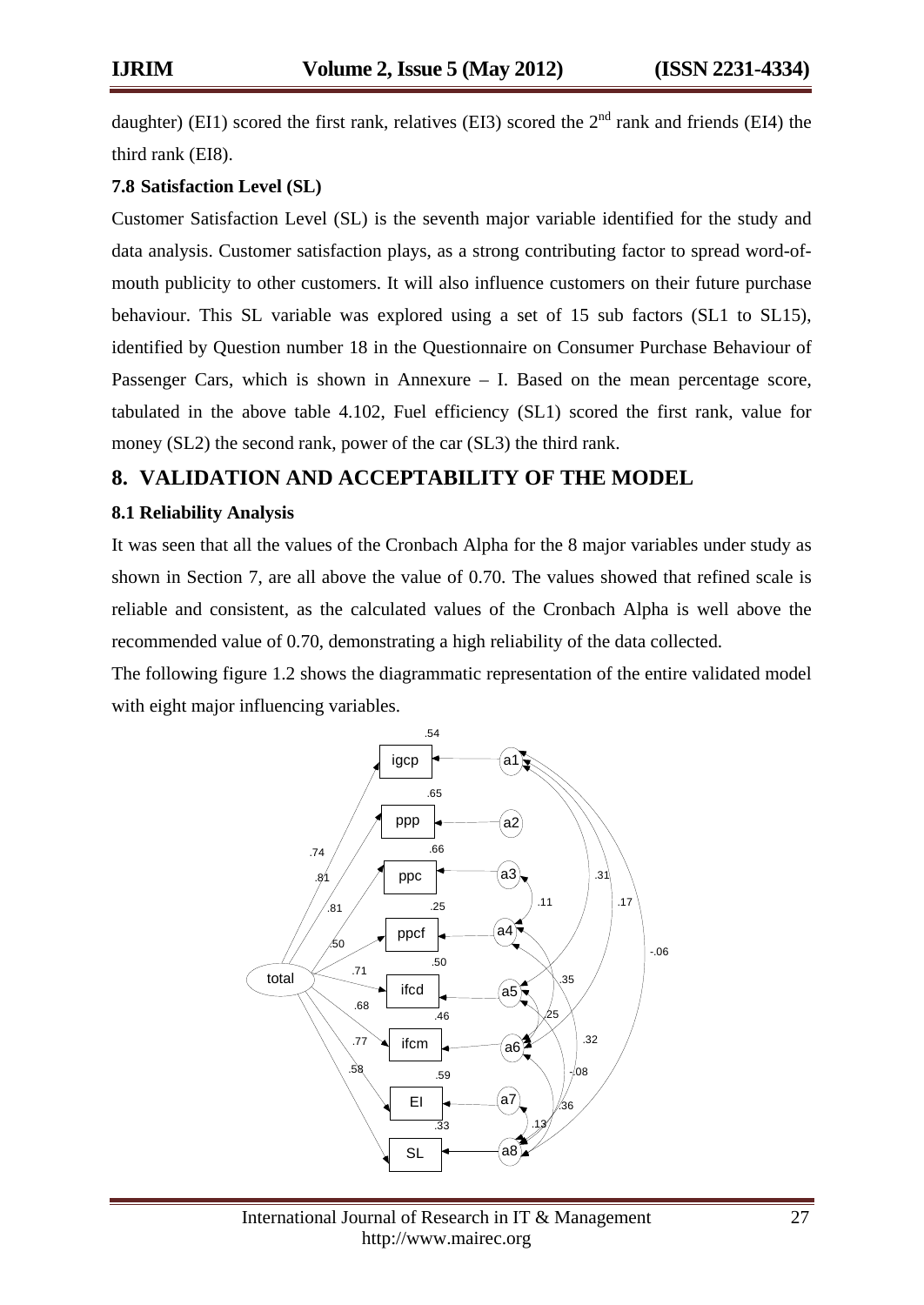Fig. 1.2 – Figure showing the Purchase Intention Model, Variables, their correlations and regression coefficients

In the Fig 1.3, the figures 0.47, 0.81, 0.81 etc are the regression coefficients, showing their contributing share in the influence on the Total Purchase Intention (PI) variable by the sub factors IGGP, PPP, PPC and so on. Again the figures 0.54, 0.65, 0.66 etc are the correlation coefficients between the Total (IP) and IGCP, PPP, PPC and so on.

The model of Purchase Intention (PI) can be expressed in the form of the following equation:

**PI= 0.735 IGGP + 0.808 PPP + 0.810 PPC + 0.496 PPCF +0.705 IFCD + 0.681 IFCM + 0.771 EI + 0.578 SL**

### **9. TESTING OF HYPOTHESES**

**Hypothesis No (1):** Information received from friends has got a high dominating influence, while gathering information before the purchase phase of passenger cars

| Mean   | <b>Std. Deviation</b> | Mean % Score |       |
|--------|-----------------------|--------------|-------|
| 3.7417 | .69761                | 74.83        | 9.121 |

Table 9.1 - Z-test (one sided tailed test to the right) for Hypothesis 01 Testing

In this case, the mean percentage score is 74.83, which indicates that the information received from friends has a high positive influence on the purchasing decision. Further to test whether this value is significant or not (i.e. Mean % Score is above 70 or not), we conducted the one sample Z test and the result is exhibited in the above table. Test is found to be significant as the calculated value is greater than the tabled value of 1.645, at 5% significance level.

(H<sub>0</sub>: Null Hypothesis: Mean = 70 against H<sub>1</sub>: Alternate Hypothesis: Mean > 70)

Hence the stated hypothesis is accepted

**Hypothesis No (2):** Information received from dealer / staff plays a high dominating factor, while gathering information before the purchase phase of passenger cars.

| Mean   | <b>Std. Deviation</b> | Mean % Score |     |
|--------|-----------------------|--------------|-----|
| 3.5036 | .83219                | 70.07        | 114 |

Table 9.2 - Z-test (one sided tailed test to the right) for Hypothesis 02 Testing

In this case, the mean percentage score is 70.07, which indicates that Information received from dealer /staff has no positive influence on the purchasing decision. Further to test whether this value is significant or not (i.e. Mean % Score is above 70 or not), we conducted the one sample Z test and the result is exhibited in the above table. Test is found to be not significant as the calculated Z value is less than the tabled value of 1.645, at 5% significance level.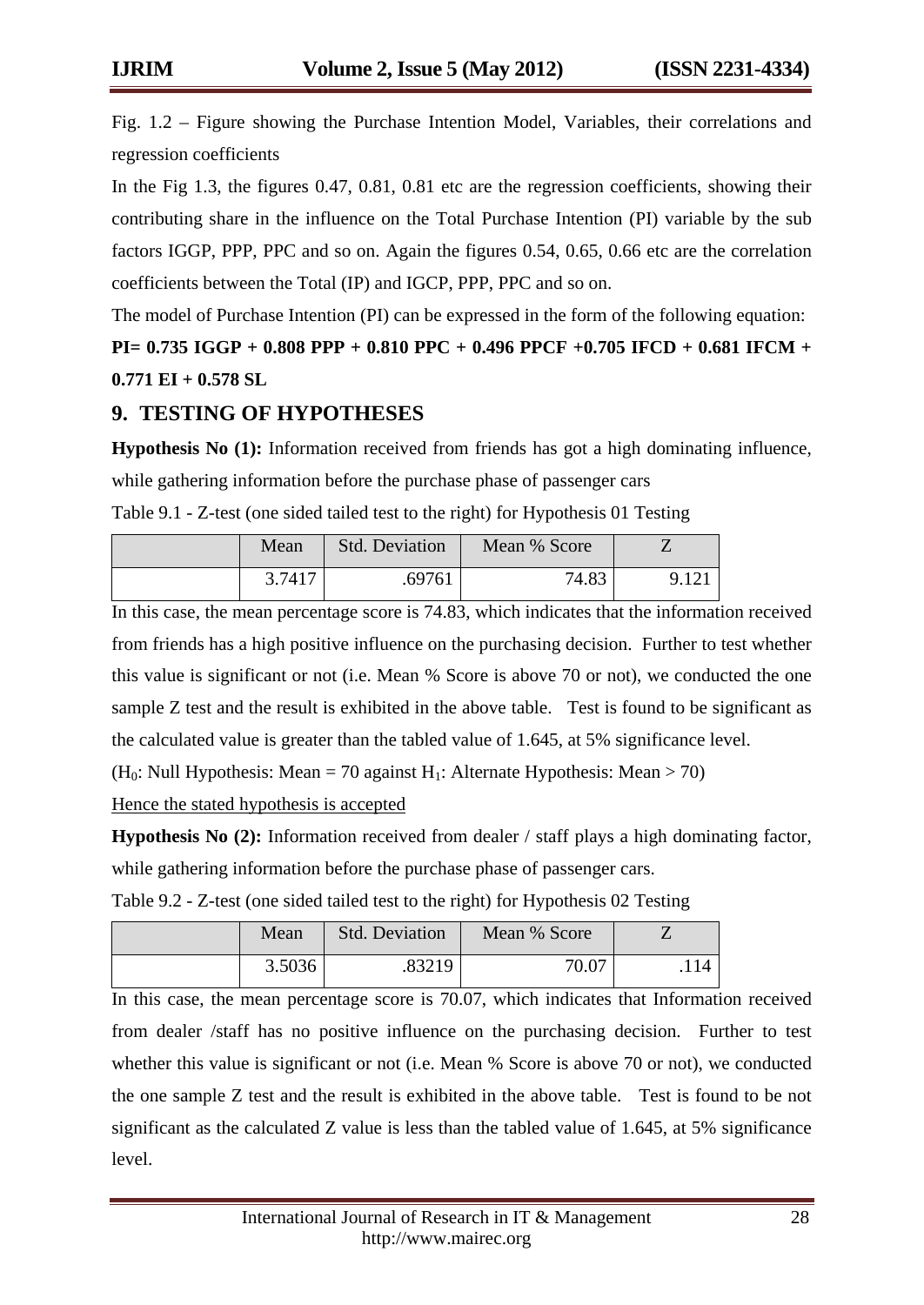(H<sub>0</sub>: Mean = 70 against H<sub>1</sub>: Mean > 70)

Hence the stated hypothesis is rejected

**Hypothesis No (3):** Family's need to own a car for usage in social gathering / functions, plays a dominating factor of personal preferences based on personal needs, while short listing the car choices.

Table 9.3 - Z-test (one sided tailed test to the right) for Hypothesis 03 testing

| Mean   | <b>Std. Deviation</b> | Mean % Score |        |
|--------|-----------------------|--------------|--------|
| 3.8095 | .78907                | 76.19        | 10.326 |

In this case, the mean percentage score is 76.19, which indicates that family need to own a car for using in social gathering / functions, has a high positive influence on the purchasing decision. Further to test whether this value is significant or not (i.e. Mean % Score is above 70 or not), we conducted the one sample Z test and the result is exhibited in the above table. Test is found to be significant as the calculated Z value is greater than the tabled value of 1.645, at 5% significance level.

(H<sub>0</sub>: Mean = 70 against H<sub>1</sub>: Mean > 70)

Hence the stated hypothesis is accepted

**Hypothesis No (4):** Personal need to travel long distance on trips, plays a high influence of personal preferences based on personal needs, while short listing the car choices.

Table 9.4 - Z-test (one sided tailed test to the right) for Hypothesis 04 testing

| Mean   | <b>Std. Deviation</b> | Mean % Score |       |
|--------|-----------------------|--------------|-------|
| 3.7951 | .81788                | 75.90        | 9.498 |

In this case, the mean percentage score is 75.90, which indicates that family need to own a car for using in social gathering / functions, has a high positive influence on the purchasing decision. Further to test whether this value is significant or not (i.e. Mean % Score is above 70 or not), we conducted the one sample Z test and the result is exhibited in the above table. Test is found to be significant as the calculated Z value is greater than the tabled value of 1.645, at 5% significance level.

(H<sub>0</sub>: Mean = 70 against H<sub>1</sub>: Mean > 70)

Hence the stated hypothesis is accepted

**Hypothesis No (5):** Easy availability of the car model has a positive influence on the personal preferences based on convenience factors, while short listing the car purchase choices.

Table 9.5 - Z-test (one sided tailed test to the right) for Hypothesis 05 testing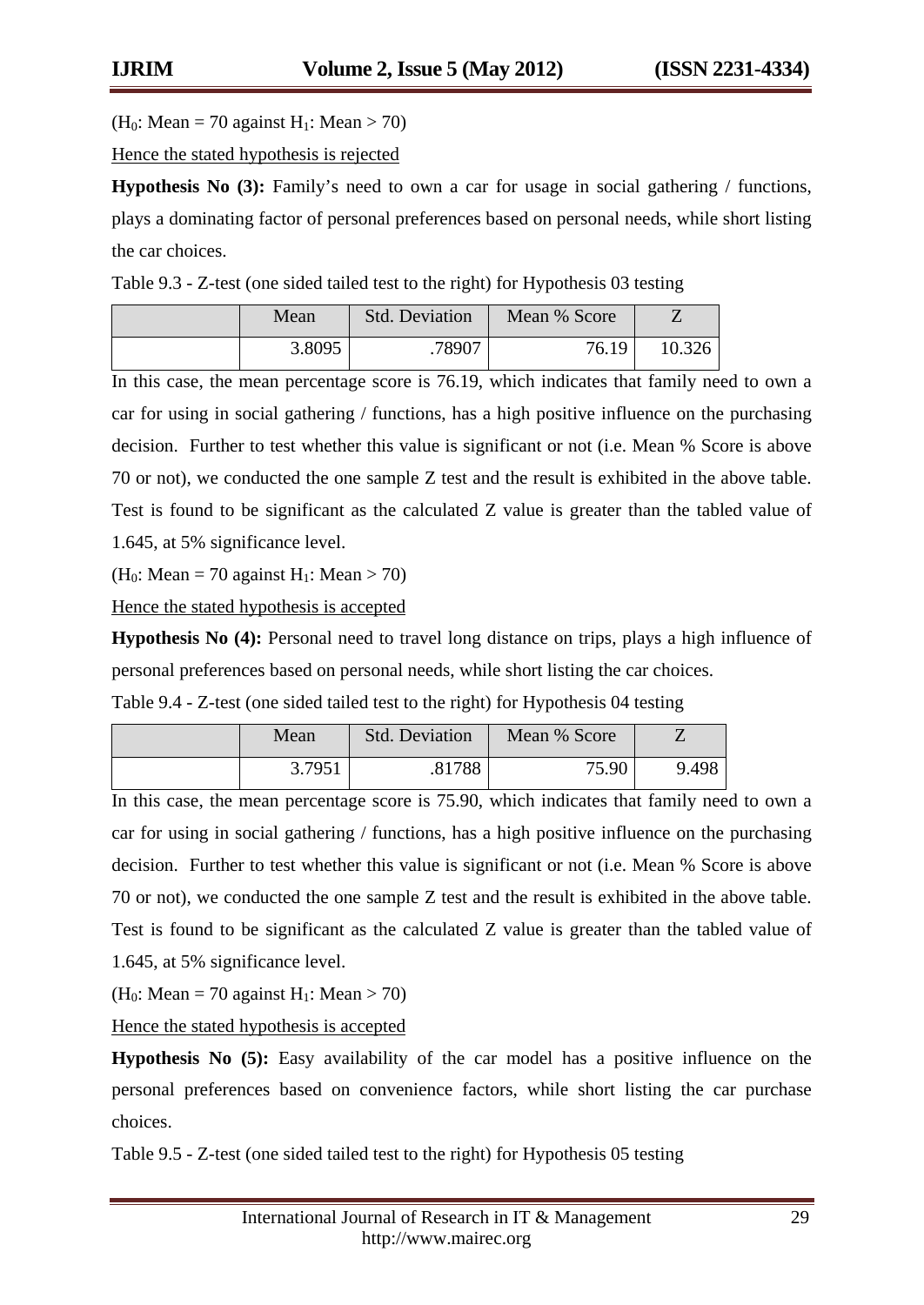| Mean   | <b>Std. Deviation</b> | Mean % Score |       |
|--------|-----------------------|--------------|-------|
| 3.6479 | .79019                | 72.958       | 4.927 |

In this case, the mean percentage score is 72.958, which indicates that the easy availability of the car model of the car model has a positive influence on the purchasing decision. Further to test whether this value is significant or not (i.e. Mean % Score is above 70 or not), we conducted the one sample Z test and the result is exhibited in the above table. Test is found to be significant as the calculated value is greater than the tabled value of 1.645, at 5% significance level.

(H<sub>0</sub>: Mean = 70 against H<sub>1</sub>: Mean > 70)

Hence the stated hypothesis is accepted

**Hypothesis No (6):** There is a positive influence of compact car, on the personal preferences based on convenience factors, while finalizing the car purchase choices.

|        | Std.      |              |       |
|--------|-----------|--------------|-------|
| Mean   | Deviation | Mean % Score |       |
| 3.6854 | .86304    | 73.71        | 5.656 |

In this case, the mean percentage score is 73.71, which indicates that the compact car model has a positive influence on the purchasing decision. Further to test whether this value is significant or not (i.e. Mean % Score is above 70 or not), we conducted the one sample Z test and the result is exhibited in the above table. Test is found to be significant as the calculated Z value is greater than the tabled value of 1.645, at 5% significance level.

(H<sub>0</sub>: Mean = 70 against H<sub>1</sub>: Mean > 70)

Hence the stated hypothesis is accepted

# **10. SUMMARY OF FINDINGS**

- About one third of the car owners were having diesel vehicles. This showed a preference towards diesel passenger cars. The research results showed that about one seventh of car owners owned a second car in the family, which indicated an increasing trend for buying another passenger car for the city drive for family usage, while using the first car for office and business usage.
- Foreign manufacturers occupied over a simple majority market share the cars purchased by the car owners, showing a clear preference of foreign brands in the Kerala car market.
- It was found that there was a significant difference between the five car segments, while customers evaluated their customer satisfaction level for their passenger cars.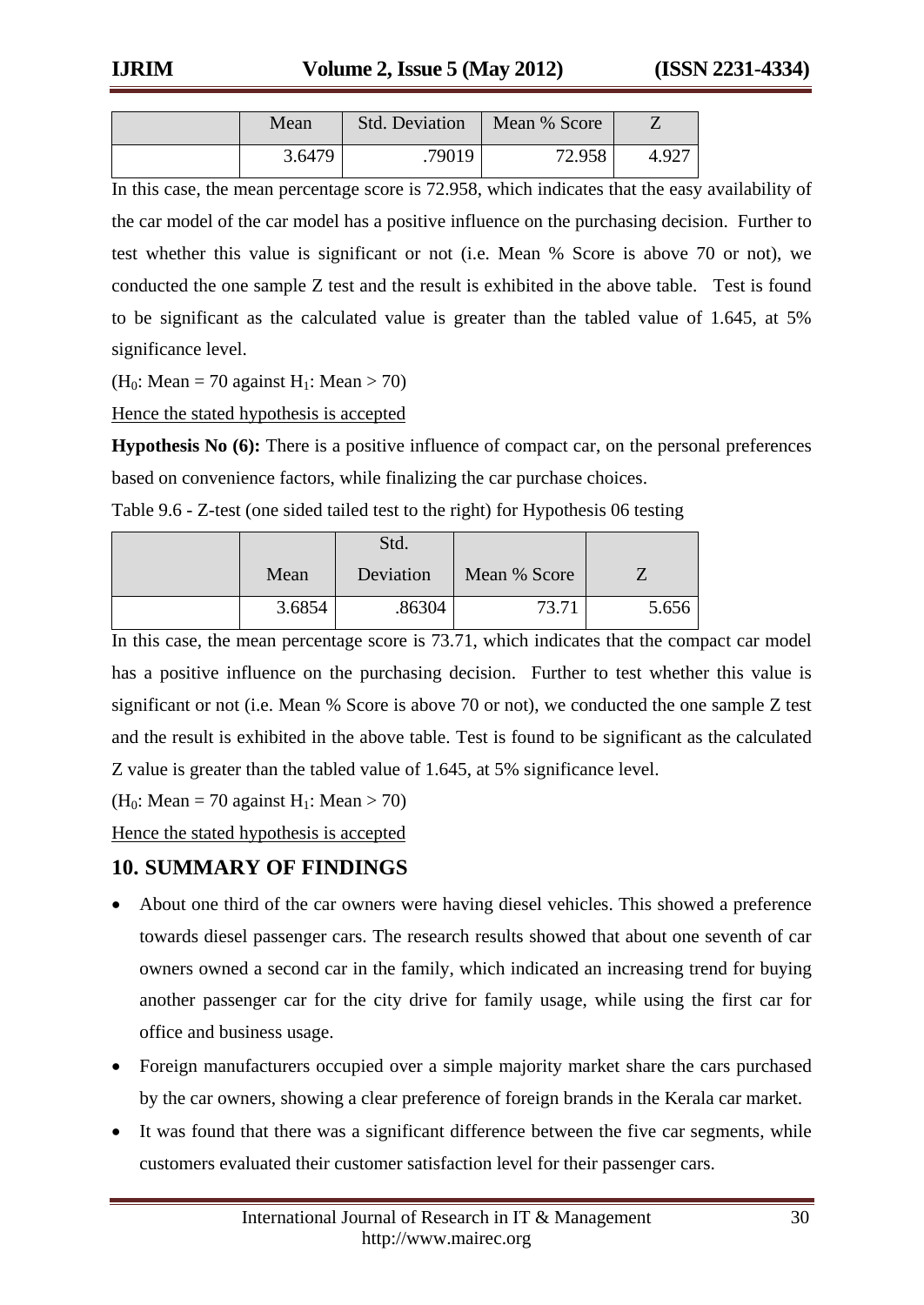- It was observed that in the information gathering and consumer purchase initiation stage, information received from the friends, opinion from family members and Information received from the office colleague were the prime sources where customers gathered information on car models and brands.
- When it came to short listing from the alternative brands and models, personal preference based on personal needs was one of the criterion used by car passengers. In this criterion, car passenger prime requirement needs in the top slots were - family wanted a car for functions, social gathering, need to travel long distance on trips and need to upgrade from two-wheeler to four-wheeler.
- Personal preference based on convenience factors was yet another criterion to short list brands and models. Engine performance, safety & security and good after-sales service topped the consumer requirements list. Good after-sales service was an additional requirement for small and medium car segments, whereas safety and security requirements topped the need category of higher sedan car segment.
- In the category of personal preferences based on comfort factor requirement of the car owners, style & looks of the car, comfort in driving and value for money topped the requirement list.
- In the category of identifying the cars based on the manufacturer criterion, importance attached to the car brand, dealer and show room experience and after-sales service package topped the category list.
- When it came to the question of why the customers choose their favorite brands, based on influencing factor of specific car models, driving comfort of the specific car, advanced technology of the model and interior design were the deciding criteria chosen by the car customers.
- External Influence was a dominating influential factor, in car customers choosing their selected car models. family (wife, son / daughter), relatives and friends, topped the list of criteria for selection.
- On the question of customer satisfaction on their chosen models, car customers chose the factors such as Fuel efficiency, value for money and power of the car were the top reasons for their satisfaction.
- When it came to specific hypothesized statements on the chosen models, price of the car, advanced technology, market re-sale value of the brand and model, security features,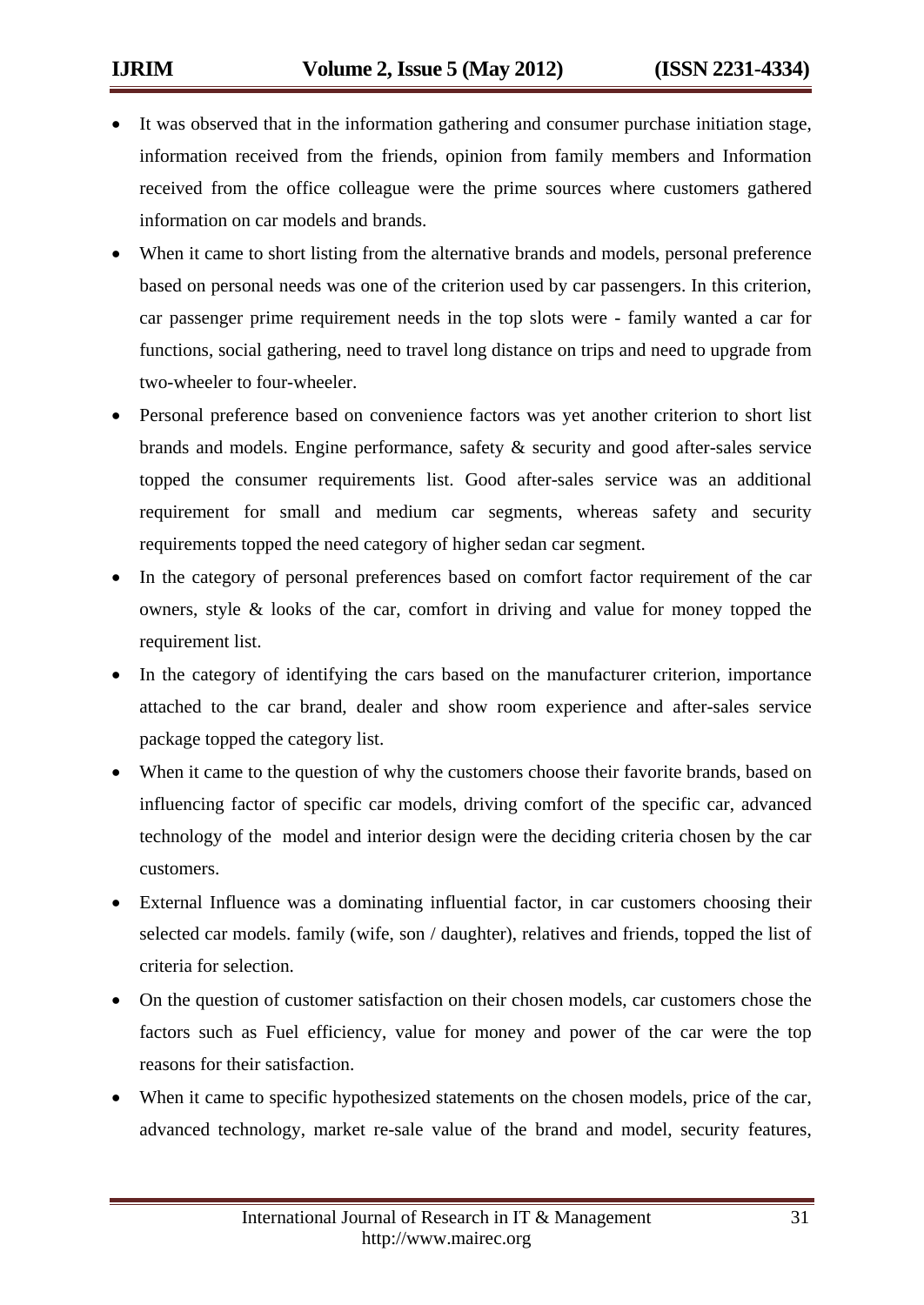safety features and driving comfort were the consolidating factors, which contributed to the ultimate selection of their chosen models.

# **11. SUMMARY OF MAJOR RECOMMENDATIONS**

- The increasing number of women car owners, using the car for their office, personal and family work, thus becoming an influential group, calls for the attention of car manufacturers and marketers to focus their strategic efforts in this direction.
- There were sizeable numbers of car customers, with clear preferences for diesel cars, due to the ever increasing cost of petrol in the last few years. Manufacturers might need to tackle this increasing need for diesel car customers and their preferences. It is evidently acknowledging this fact that the focus of manufacturers to bring out diesel version of their car models.
- Since there is perceptible and significant difference between the five car segments, marketers might need to address segment wise behavioral patterns and preferences to meet up with their requirements.
- Since, information received from the friends, opinion from family members and Information received from the office colleague were the prime sources in information gathering and consumer purchase initiation process, marketers might want to focus on these factors to catch the attention of the intending future customers.
- When it came to personal preferences based on personal needs, the top slot needs were family wanted a car for functions, social gathering, need to travel long distance on trips and need to upgrade from two-wheeler to four-wheeler. These requirements call for segment wise marketing, as the needs varied from segment to segment.
- When it came to short listing cars on personal preferences based on convenience factors, engine performance, safety & security and good after-sales service topped the consumer requirements list. Good after-sales service was an additional requirement for small and medium car segments, whereas safety and security requirements topped the need category of higher sedan car segment. Easy availability of car models in the market was also a deciding requirement factor. Customers were tempted to switch over to competing brands and models, if their chosen model is readily available in the market. This calls for tremendous amount of market awareness, intelligence and strengthen the availability of popular models in the market, based on these specific requirement needs.
- In the category of personal preferences on comfort factors, style  $\&$  looks of the car, comfort in driving and value for money topped the requirement list. Car segment wise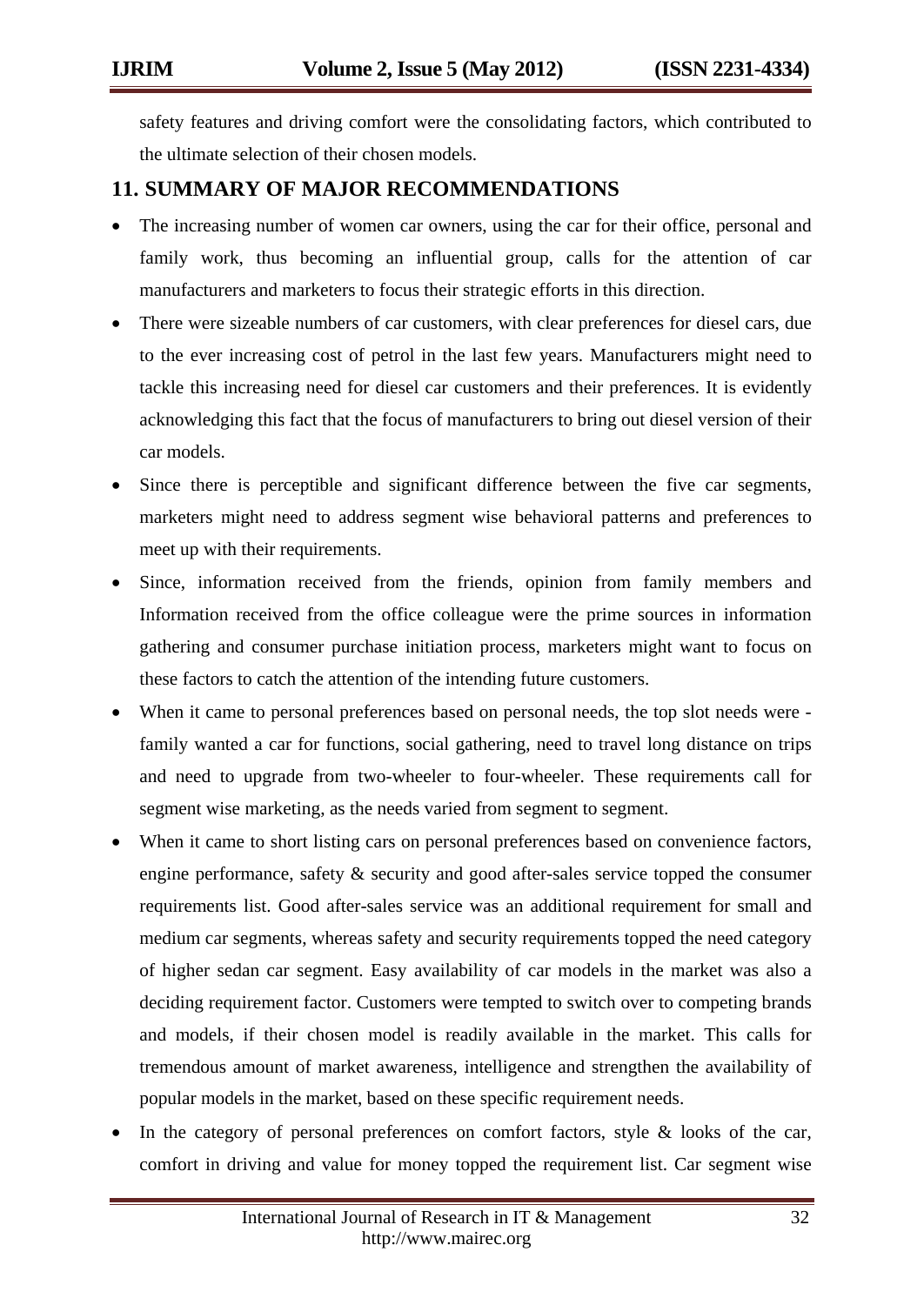analysis also brought out these specific comfort requirements across all the brands. Manufacturers might look into these aspects to their car design, so to attract car passengers, prone to decide the models based on these criteria.

- Based on the manufacturer criterion for selection, importance attached to the car brand, dealer and show room experience and after-sales service package topped the category list. Car manufacturers and dealers might look into these specific aspects of social and status symbol requirements, based on the manufacturer brand, to boost up their demand. It was also known that the foreign cars provided a better perception on these requirements category. Thus, the joint ventures with known car makers in the world (specifically Japanese and US make cars) were the favorites) might prove to be an additional image booster to the Indian car manufacturers.
- When it came to the question of why the customers choose their favorite brands, based on influencing factor of specific car models, driving comfort of the specific car, advanced technology of the model and interior design were the deciding criterion chosen by the car customers. The car manufacturers might need to concentrate on these parametric factors, which played a dominant role in short listing the models and brands.
- External Influence was a dominating influential factor, in car customers choosing their selected car models. family (wife, son / daughter), relatives and friends topped the list of criteria for selection. Marketing techniques to influence these deciding factors might be useful to the dealers and manufacturers.
- On the question of customer satisfaction on their chosen models, car customers chose the factors such as Fuel efficiency, value for money and power of the car as the top reasons for their satisfaction. Manufacturers might need to focus on these factors to ensure higher customer satisfaction for their models.

# **12. LIMITATIONS OF THE STUDY**

The study was restricted to the passenger car owners of the State. Due to the wide spread of the city, the questionnaire was administered to the urban and rural areas of the five districts of the State. The sample size of 750 was also chosen, considering the cost involved in covering more units in each selected district. The survey was also limited to five car segments – Small Car, Hatch Back, Sedan, Higher Sedan and Multi Purpose Vehicle (MPV).

# **13. SCOPE FOR FURTHER RESEARCH**

There is further scope to cover other car segments, like Sports Utility Vehicle (SUV), Executive Sedan, Luxury Segments etc. Also study could be extended to other districts of the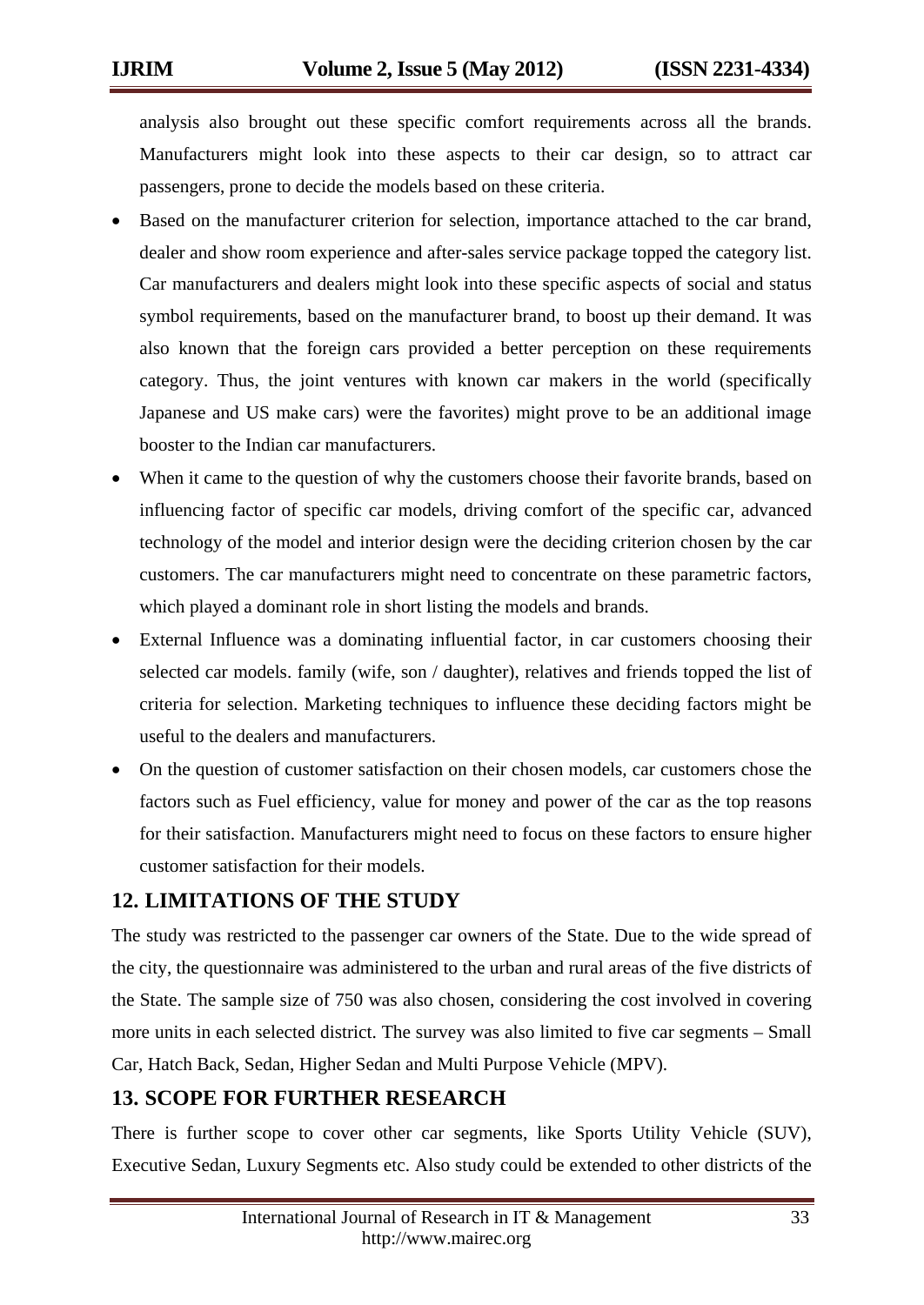State. There is also scope for conducting the study in other States of India, as that would open up more findings.

# **14. CONCLUSION**

As in other industries, the scenario in domestic Indian Automobile Industry is quite different from the Global Automobile Industry. The industry actually developed in two clear stages - .the Maruti era (1983 onwards) and the post-liberalization era (1992 onwards). Compared to the global automobile sector, where substantial research has been done, very little empirical research has been conducted on the Indian automobile industry. Moreover, no organized study has been conducted in the area of passenger car industry, with specific reference to the State of Kerala. Kerala State is well known for its consumerism, due to the higher purchasing power, very high literacy rate and inflow of foreign money into the State, from the huge number of people of the State working in US, Europe, Australia, and other Asian and Gulf counties. With many car manufacturers launching their product in the Kerala state, the study will definitely benefit the stakeholders of car manufacturers, dealers, financing agencies, to formalize and strategize their policies towards an effective marketing strategy. The parameters developed in this paper and the model which has been conceptualized was tested through an extensive research and quantitative analysis, to establish it's acceptability.

# **15. REFERENCES**

- 1) Ajit (2009, February 16), Car financing: Pubic sector banks are smarter, *Malayala Manorama,* p. *7*.
- 2) Ball, D., Simo˜es-Coelho, P., & Macha´s, A. (2004), The role of communication and trust in explaining customer loyalty: an extension to the ECSI model, European Journal of Marketing, Vol. 38 Nos 9/10, pp. 1272-93.
- 3) Bowen, J., & Shoemaker, S. (1998), Loyalty: a strategic commitment, Cornell Hotel and Restaurant Administration Quarterly, Vol. 2, February, pp. 12-25.
- 4) Chojnacki, K. (2000), Relationship Marketing at Volkswagen in Hennig Thurau, T and Hansen, U. (Eds), Relationship Marketing: Gaining Competitive Advantage through Customer Satisfaction and Customer Retention, Springer, Berlin, pp. 49-59.
- 5) Ewing, Michael, T. (2000), Brand and Retail Loyalty: Past behaviour and future intentions, Journal of Product and Brand Management, Vol. 9 No. 2, pp. 120-127.
- 6) Fitzell, P. (1998), The Explosive Growth of Private Labels in North America, New York: Global Books.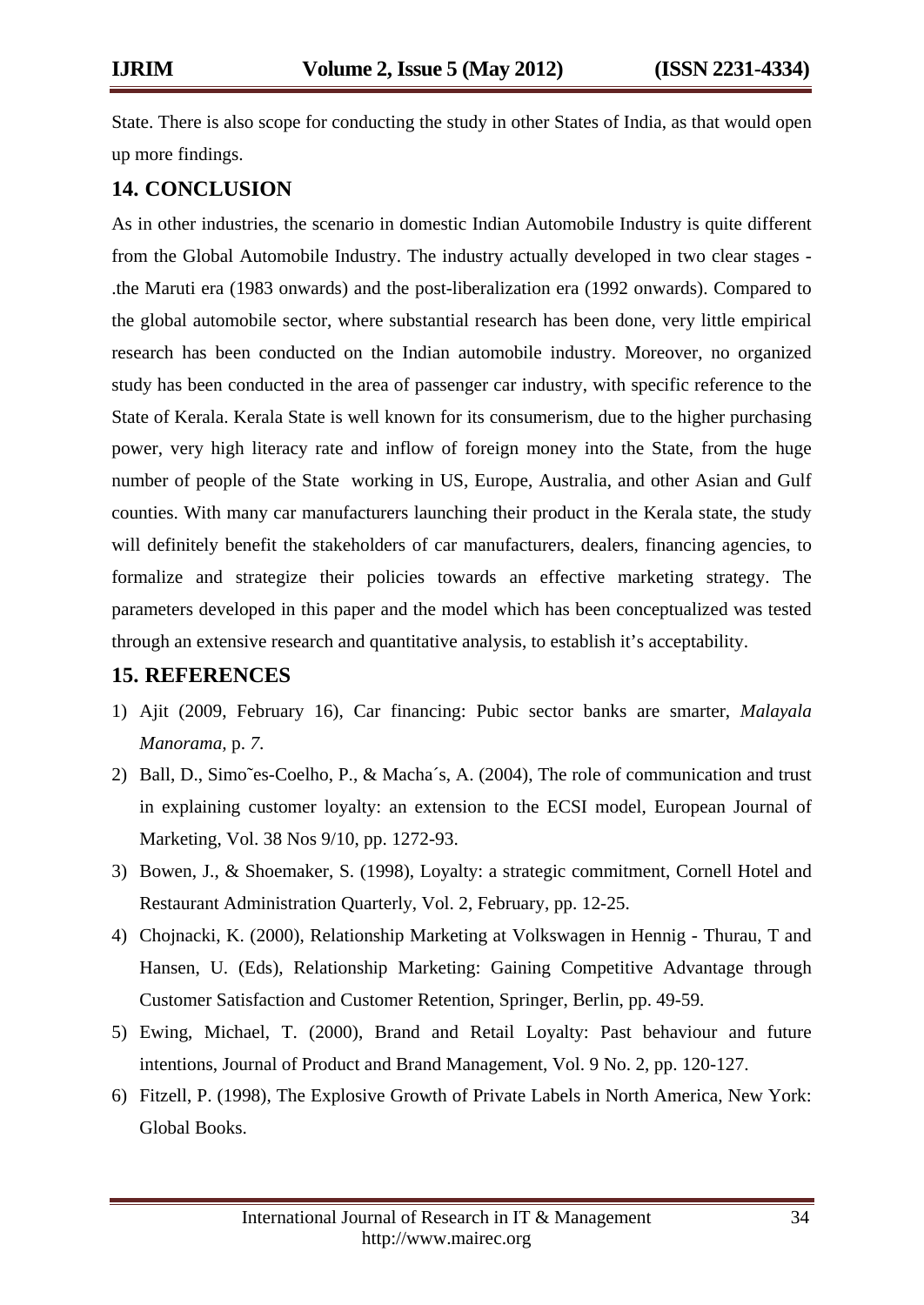- 7) Garbarino, E., & Johnson, M.S. (1999), The different roles of satisfaction, trust, and commitment in customer relationships, Journal of Marketing, Vol. 63, pp. 70-87.
- 8) Huber, Frank & Herrmann, Andreas (2001), Achieving brand and dealer loyalty: the case of the automotive industry, The International Review of Retail, Distribution and Consumer Research, Vol. [11](http://www.informaworld.com/smpp/title~content=t713735234~db=all~tab=issueslist~branches=11#v11) No. [2, p](http://www.informaworld.com/smpp/title~content=g713770587~db=all)p. 97-122.
- 9) Illingworth, J.D. (1991), Relationship marketing: pursuing the perfect person-to-person relationship, Journal of Service Marketing, Vol. 5 No. 4, pp. 49-52.
- 10)Jacob, Sara and Khan, Sobia, May 2010, "Designed for the women today", The Economic Time, edition 25th May 2010
- 11) Keller, K.L. (1993), Conceptualizing, measuring, and managing customer-based brand equity, Journal of Marketing, Vol. 57, January, pp. 1-22
- 12) Kotwal, Shapur (2009, February, 12), The automobile segment is all poised for steady growth", Auto Focus, The Hindu, pp. 5.
- 13) Kumar, Jeevan, A. (2009, February 16), Clouds recede from the car market, Malayala Manorama, p. 9
- 14) Lau, Geok Theng & Lee, Sook Han (1999), Consumers' Trust in a Brand and the Link to Brand Loyalty, Journal of Market Focused Management, Vol. 4, pp. 341–370.
- 15) Liu, Dongyan & Xuan, Bai (2008), Car Purchasing Behaviour in Beijing: An Empirical Investigation, Umea School of Business and Economics, University of Umea, Thesis paper pp. 10-17.
- 16) Luis, Casal $\tilde{A}$ , Carlos, Flavi $\tilde{A}$ ;  $\alpha$  Miguel, Guinal $\tilde{A}$ u, (2007), The impact of participation in virtual brand communities on consumer trust and loyalty: the case of free software, [Online Information Review,](javascript:__doLinkPostBack() Vol. 31 No. 6, pp. 775-792.
- 17) Menon, Balakrishnan, Feb 2012, "Parameters and Framework Development to study Consumer Behaviour Patterns of Passenger Cars, Drishtikon: A Management Journal, Symbiosis Centre for Management and Human Resource Development, Pune, ISSN: 0975-7422(Print), 0975-7848(Online)), Volume 3, Issue No. 1, pp. 27-75
- 18) Mukherjee, Avinandan & Sastry, Trilochan (1996), Recent Developments and Future Prospects in the Indian Automotive Industry, Indian Institute of Management, Ahmedabad, India
- 19) Newman, J.W., & Werbel, R.A. (1973), Multivariate analysis of brand loyalty for major household appliances, Journal of Marketing Research, Vol. 10 No. 4, pp. 404-9.
- 20) Resnik, A.J. & Harmon, R.R. (1983), Consumer complaints and managerial response: a holistic approach, Journal of Marketing, Vol. 47 No. 1, pp. 86-97.